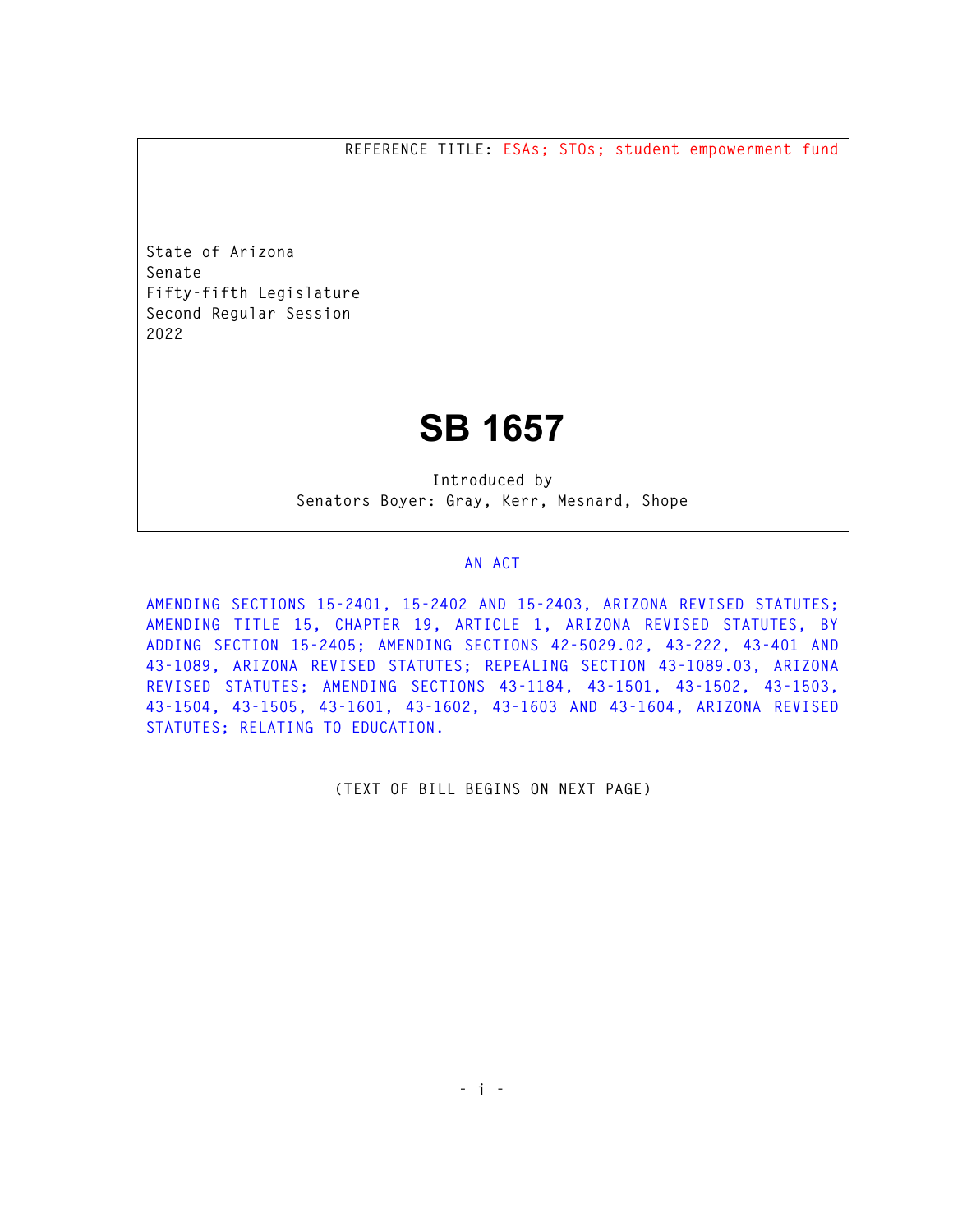**1 Be it enacted by the Legislature of the State of Arizona: 2 Section 1. Section 15-2401, Arizona Revised Statutes, is amended to 3 read: 4 15-2401. Definitions 5 In this chapter, unless the context otherwise requires: 6 1. "Annual education plan" means an initial individualized 7 evaluation and subsequent annual reviews that are developed for a 8 qualified student who meets the criteria specified in paragraph 7, 9 subdivision (a), item (i), (ii) or (iii) of this section to determine 10 ongoing annual eligibility through the school year in which the qualified 11 student reaches twenty-two years of age and whether the student may be 12 eligible pursuant to section 36-2981 and should be referred for 13 eligibility determination. 14 2. "Curriculum" means a course of study for content areas or grade 15 levels, including any supplemental materials required or recommended by 16 the curriculum, approved by the department. 17 3. "Department" means the department of education. 18 4. "Eligible postsecondary institution" means a community college 19 as defined in section 15-1401, a university under the jurisdiction of the 20 Arizona board of regents or an accredited private postsecondary 21 institution. 22 5. "Parent" means a resident of this state who is the parent, 23 stepparent or legal guardian of a qualified student. 24 6. "Qualified school" means a nongovernmental primary or secondary 25 school or a preschool for pupils with disabilities that is located in this 26 state or, for qualified students who reside within the boundaries of an 27 Indian reservation in this state, that is located in an adjacent state and 28 that is within two miles of the border of the state in which the qualified 29 student resides, and that does not discriminate on the basis of race, 30 color or national origin. 31 7. "Qualified student" means a resident of this state who: 32 (a) Is any of the following: 33 (i) Identified as having a disability under section 504 of the 34 rehabilitation act of 1973 (29 United States Code section 794). 35 (ii) Identified by a school district or by an independent third 36 party pursuant to section 15-2403, subsection I J as a child with a 37 disability as defined in section 15-731 or 15-761 OR IDENTIFIED AS HAVING 38 A DISABILITY BY A PUBLIC SCHOOL SYSTEM IN ANOTHER STATE. 39 (iii) A child with a disability who is eligible to receive services 40 from a school district under section 15-763. 41 (iv) Attending a school or school district that was assigned a 42 letter grade of D or F pursuant to section 15-241 for the most recent year 43 in which letter grades were assigned or is currently eligible to attend 44 kindergarten and resides within the attendance boundary of a school that 45 was assigned a letter grade of D or F pursuant to section 15-241 for the**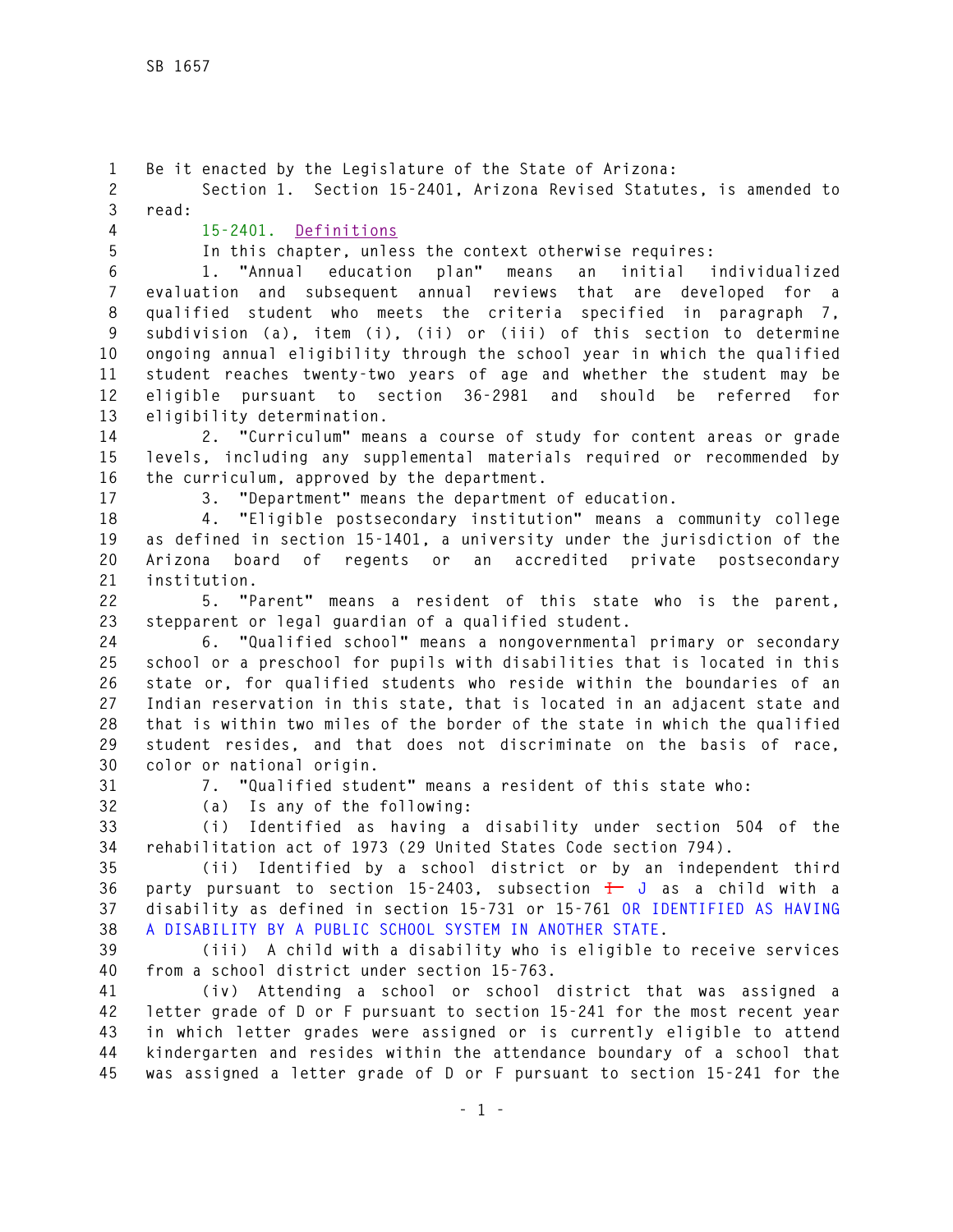**1 most recent year in which letter grades were assigned. A child who meets 2 the requirements of this item and who meets the income eligibility 3 requirements for free and reduced-price lunches under the national school 4 lunch and child nutrition acts (42 United States Code sections 1751 5 through 1793) is not subject to subdivision (b) of this paragraph.** 

**6 (v) A previous recipient of a scholarship THAT WAS issued pursuant 7 to section 15-891 or this section, unless the qualified student's parent 8 has been removed from eligibility in the program for failure to comply 9 pursuant to section 15-2403, subsection C.** 

**10 (vi) A child of a parent who is a member of the armed forces of the 11 United States and who is on active duty or was killed in the line of duty 12 OR WHO IS A VETERAN OF THE ARMED FORCES OF THE UNITED STATES. A child who 13 meets the requirements of this item is not subject to subdivision (b) of 14 this paragraph.** 

**15 (vii) A child who is a ward of the juvenile court and who is 16 residing with a prospective permanent placement pursuant to section 8-862 17 and the case plan is adoption or permanent guardianship.** 

**18 (viii) A child who was a ward of the juvenile court and who 19 achieved permanency through adoption or permanent guardianship.** 

**20 (ix) A child who is the sibling of a current or previous Arizona 21 empowerment scholarship account recipient or of an eligible qualified 22 student who accepts the terms of and enrolls in an Arizona empowerment 23 scholarship account.** 

**24 (x) A child who resides within the boundaries of an Indian 25 reservation in this state as determined by the department of education or 26 a tribal government.** 

**27 (xi) A child of a parent who is legally blind or deaf or hard of 28 hearing as defined in section 36-1941.** 

**29 (xii) A CHILD WHO MEETS THE INCOME ELIGIBILITY REQUIREMENTS UNDER 30 THE NATIONAL SCHOOL LUNCH AND CHILD NUTRITION ACTS (42 UNITED STATES CODE 31 SECTIONS 1751 THROUGH 1793) FOR FREE OR REDUCED-PRICE LUNCHES, OR AN 32 EQUIVALENT MEASURE RECOGNIZED FOR PARTICIPATING IN THE FEDERAL FREE AND 33 REDUCED-PRICE LUNCH PROGRAM AND OTHER SCHOOL PROGRAMS DEPENDENT ON A 34 POVERTY MEASURE, INCLUDING AN INCOMING KINDERGARTENER OR ANY OTHER STUDENT 35 WHO MEETS THE ELIGIBILITY REQUIREMENTS ESTABLISHED UNDER THE NATIONAL 36 SCHOOL LUNCH AND CHILD NUTRITION ACTS (42 UNITED STATES CODE SECTIONS 1751 37 THROUGH 1793) FOR FREE OR REDUCED-PRICE LUNCHES, OR AN EQUIVALENT MEASURE 38 RECOGNIZED FOR PARTICIPATING IN THE FEDERAL FREE AND REDUCED-PRICE LUNCH 39 PROGRAM AND OTHER SCHOOL PROGRAMS DEPENDENT ON A POVERTY MEASURE.** 

**40 (xiii) A CHILD WHOSE HOUSEHOLD RECEIVES BENEFITS UNDER THE 41 SUPPLEMENTAL NUTRITION ASSISTANCE PROGRAM ESTABLISHED BY THE FOOD AND 42 NUTRITION ACT OF 2008 (P.L. 88-525; 78 STAT. 703; 7 UNITED STATES CODE 43 SECTIONS 2011 THROUGH 2036d), TEMPORARY ASSISTANCE FOR NEEDY FAMILIES 44 PURSUANT TO SECTION 46-292 OR SECTION 8 PUBLIC HOUSING ASSISTANCE.**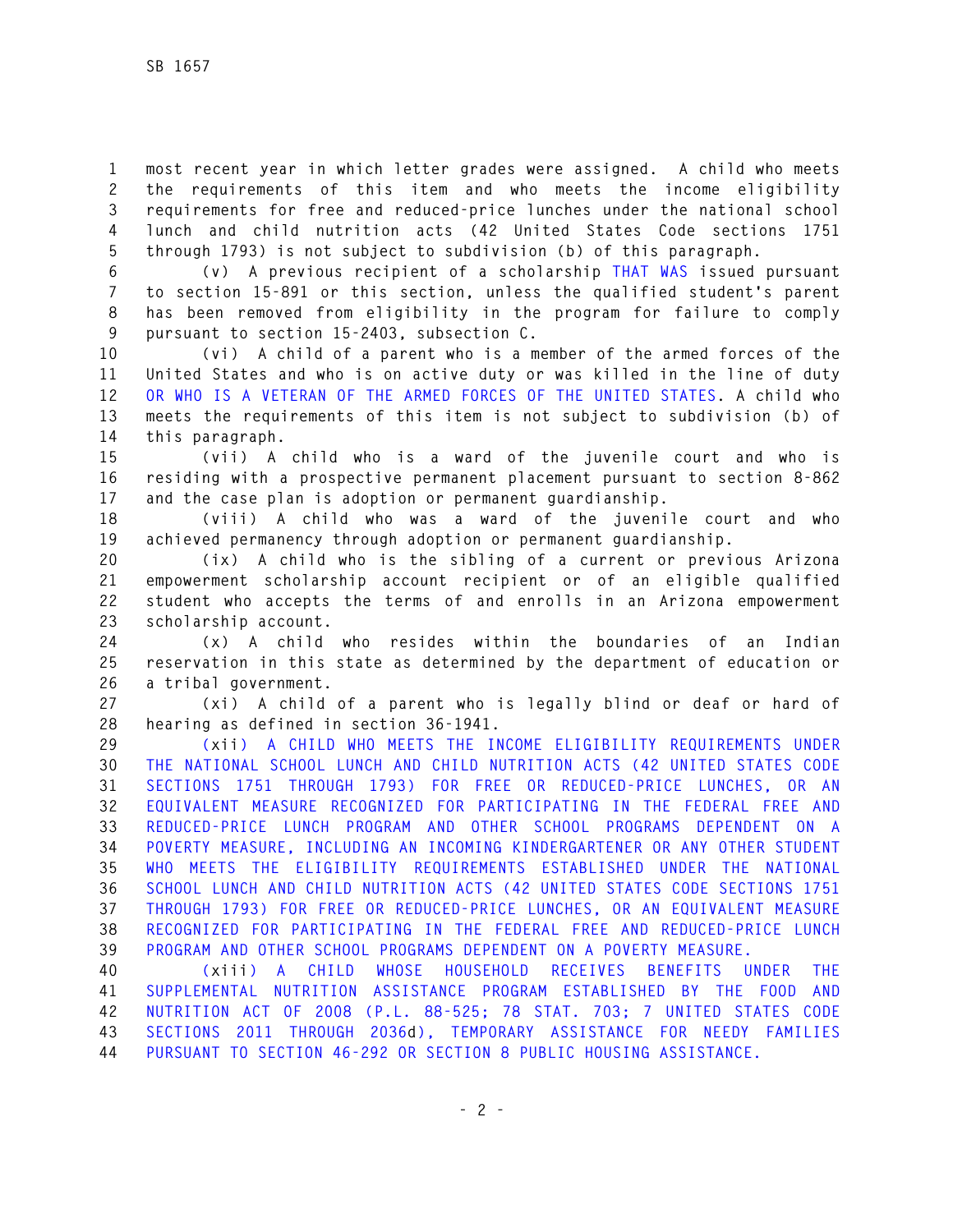**1 (xiv) A CHILD WHO RECEIVES TARGETED ASSISTANCE SERVICES OR WHO 2 RESIDES WITHIN THE ATTENDANCE BOUNDARY OF A SCHOOL THAT QUALIFIES FOR 3 SCHOOLWIDE TITLE I PROGRAM FUNDING FOR LOW-INCOME STUDENTS PURSUANT TO 4 TITLE I, PART A, SUBPART 1, SECTION 1114 OR 1115 OF THE ELEMENTARY AND 5 SECONDARY EDUCATION ACT OF 1965 (P.L. 89-10; 79 STAT. 27), AS AMENDED BY 6 THE EVERY STUDENT SUCCEEDS ACT (P.L 114-95; 129 STAT. 1802), OR ITS 7 SUCCESSOR LEGISLATION, AND WHO ATTENDS THE SCHOOL OR IS ELIGIBLE TO ATTEND 8 A KINDERGARTEN PROGRAM AT THE SCHOOL.** 

**9 (xv) A CHILD WHO PARTICIPATES IN OR PREVIOUSLY PARTICIPATED IN THE 10 EDUCATIONAL RECOVERY BENEFIT PROGRAM, THE OPEN FOR LEARNING RECOVERY 11 BENEFIT PROGRAM OR ANY SUCCESSOR GRANT PROGRAM ESTABLISHED BY THIS STATE 12 THAT PROVIDES EDUCATIONAL SERVICES TO STUDENTS ATTENDING A PRIMARY OR 13 SECONDARY SCHOOL IN A SCHOOL DISTRICT THAT CEASES TO PROVIDE IN-PERSON 14 INSTRUCTION DURING A SCHOOL YEAR OR IMPLEMENTS ANY STUDENT MANDATE IN 15 VIOLATION OF STATE LAW.** 

**16 (xvi) A CHILD WHO RESIDES WITHIN THE ATTENDANCE BOUNDARY OF A 17 SCHOOL DISTRICT WHOSE GOVERNING BOARD SUBMITTED A PLAN WITHIN THE 18 PRECEDING TWO YEARS TO THE SCHOOL FACILITIES OVERSIGHT BOARD PURSUANT TO 19 SECTION 41-5741 REQUESTING MONIES FOR NEW CONSTRUCTION OR AN ADDITION TO 20 AN EXISTING SCHOOL DUE TO ENROLLMENT PROJECTIONS EXCEEDING EXISTING 21 CAPACITY ACCORDING TO THE BUILDING ADEQUACY STANDARDS PRESCRIBED IN 22 SECTION 41-5711.** 

**23 (xvii) A CHILD OF A PARENT WHO IS A FIRST RESPONDER. FOR THE 24 PURPOSES OF THIS ITEM, "FIRST RESPONDER" MEANS A PEACE OFFICER, A 25 FIREFIGHTER OF A CITY, TOWN, FIRE DISTRICT OR VOLUNTEER FIRE DEPARTMENT OR 26 AN EMERGENCY MEDICAL TECHNICIAN OR PARAMEDIC.** 

**27 (xviii) A CHILD OF A HEALTH PROFESSIONAL AS DEFINED IN SECTION 28 32-3201 WHO IS EMPLOYED FULL TIME AND WHO PROVIDES DIRECT PATIENT CARE.** 

**29 (b) And, except as provided in subdivision (a), items (iv) and 30 (vi) of this paragraph, who meets any of the following requirements:** 

**31 (i) Attended a governmental primary or secondary school as a 32 full-time student as defined in section 15-901 for at least forty-five 33 days of the current or prior fiscal year and who transferred from a 34 governmental primary or secondary school under a contract to participate 35 in an Arizona empowerment scholarship account. Kindergarten students who 36 are enrolled in Arizona online instruction must receive two ONE hundred 37 hours of logged instruction to be eligible pursuant to this item. First, 38 second and third grade students who are enrolled in Arizona online 39 instruction must receive four TWO hundred hours of logged instruction to 40 be eligible pursuant to this item. Fourth, fifth and sixth grade students 41 who are enrolled in Arizona online instruction must receive five TWO 42 hundred FIFTY hours of logged instruction to be eligible pursuant to this 43 item. Seventh and eighth grade students who are enrolled in Arizona 44 online instruction must receive five TWO hundred fifty SEVENTY-FIVE hours 45 of logged instruction to be eligible pursuant to this item. High school**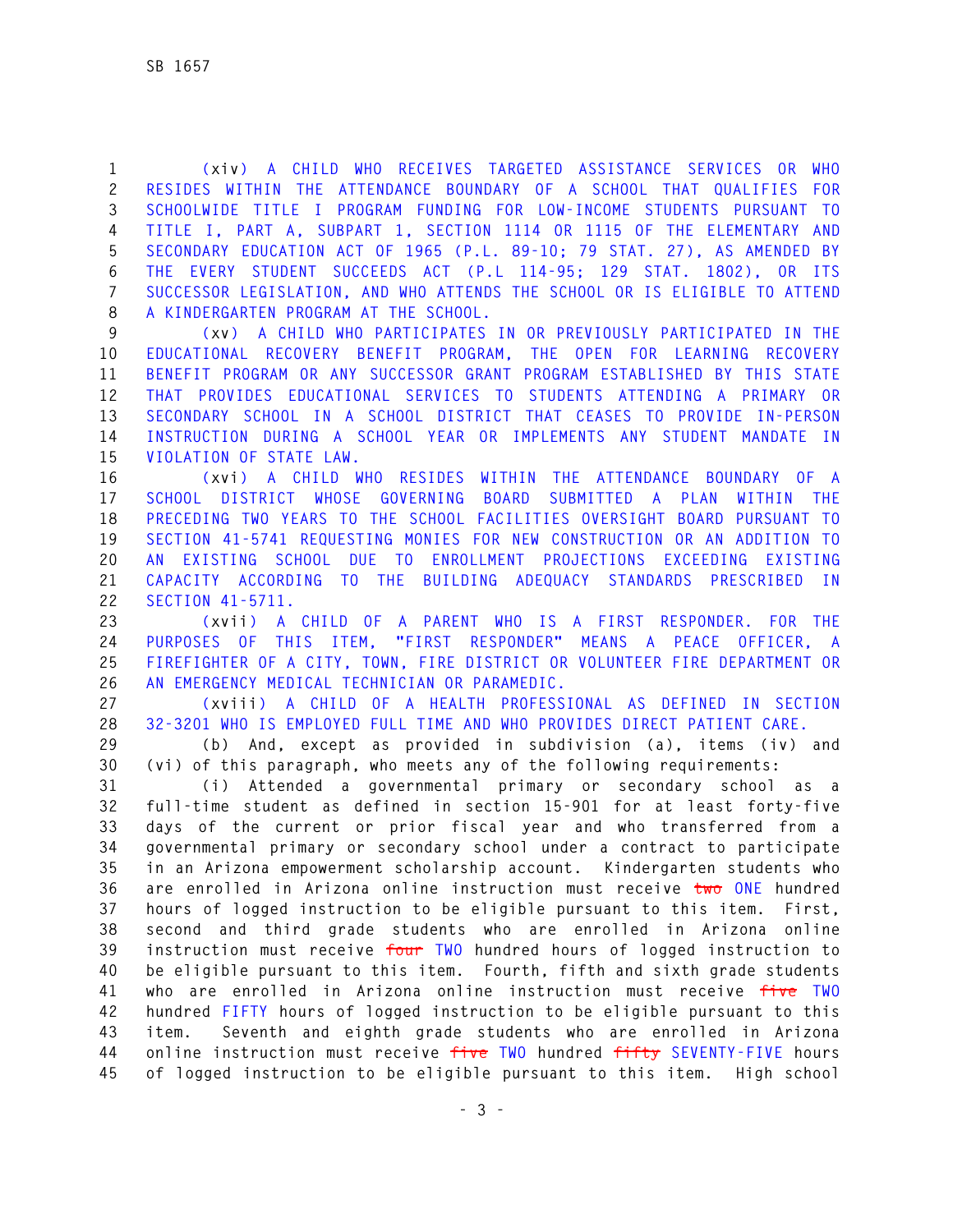**1 students who are enrolled in Arizona online instruction must receive five 2 TWO hundred FIFTY hours of logged instruction to be eligible pursuant to 3 this item.** 

**4 (ii) Previously participated in an Arizona empowerment scholarship 5 account.** 

**6 (iii) Received a scholarship under section 43-1505 and who 7 continues to attend a qualified school if the student attended a 8 governmental primary or secondary school as a full-time student as defined 9 in section 15-901 for at least ninety days of the prior fiscal year or one 10 full semester before attending a qualified school.** 

**11 (iv) Was eligible for an Arizona scholarship for pupils with 12 disabilities and received monies from a school tuition organization 13 pursuant to section 43-1505 or received an Arizona scholarship for pupils 14 with disabilities but did not receive monies from a school tuition 15 organization pursuant to section 43-1505 and who continues to attend a 16 qualified school if the student attended a governmental primary or 17 secondary school as a full-time student as defined in section 15-901 for 18 at least ninety days of the prior fiscal year or one full semester before 19 attending a qualified school.** 

**20 (v) ATTENDED A NONPUBLIC SCHOOL FOR PUPILS WITH DISABILITIES IN THE 21 PRIOR YEAR IF PLACEMENT AT THE SCHOOL WAS APPROVED BY THE DEPARTMENT OF 22 EDUCATION AND CONTRACTED FOR BY A PUBLIC SCHOOL DISTRICT.** 

**23 (v) (vi) Has not previously attended a governmental primary or 24 secondary school but is currently eligible to enroll in a kindergarten 25 program in a school district or charter school in this state or attended a 26 program for preschool children with disabilities. FOR THE PURPOSES OF 27 THIS ITEM, A CHILD IS ELIGIBLE TO ENROLL IN A KINDERGARTEN PROGRAM IF THE 28 CHILD IS AT LEAST FIVE YEARS OF AGE ON JANUARY 1 OF THE CURRENT SCHOOL 29 YEAR, IS UNDER SEVEN YEARS OF AGE, HAS NOT ALREADY COMPLETED A 30 KINDERGARTEN PROGRAM AND IS NOT ENROLLED IN GRADE ONE OF A PRIVATE OR 31 GOVERNMENTAL SCHOOL IN THE CURRENT YEAR.** 

**32 (vi) (vii) Has not previously attended a governmental primary or 33 secondary school but is currently eligible to enroll in a program for 34 preschool children with disabilities in this state.** 

**35 8. "Treasurer" means the office of the state treasurer.** 

**36 Sec. 2. Section 15-2402, Arizona Revised Statutes, is amended to 37 read:** 

**38 15-2402. Arizona empowerment scholarship accounts; funds**

**39 A. Arizona empowerment scholarship accounts are established to 40 provide options for the education of students in this state.** 

**41 B. To enroll a qualified student for an Arizona empowerment 42 scholarship account, the parent of the qualified student must sign an 43 agreement to do all of the following:** 

**44 1. Use a portion of the Arizona empowerment scholarship account 45 monies allocated annually to provide an education for the qualified**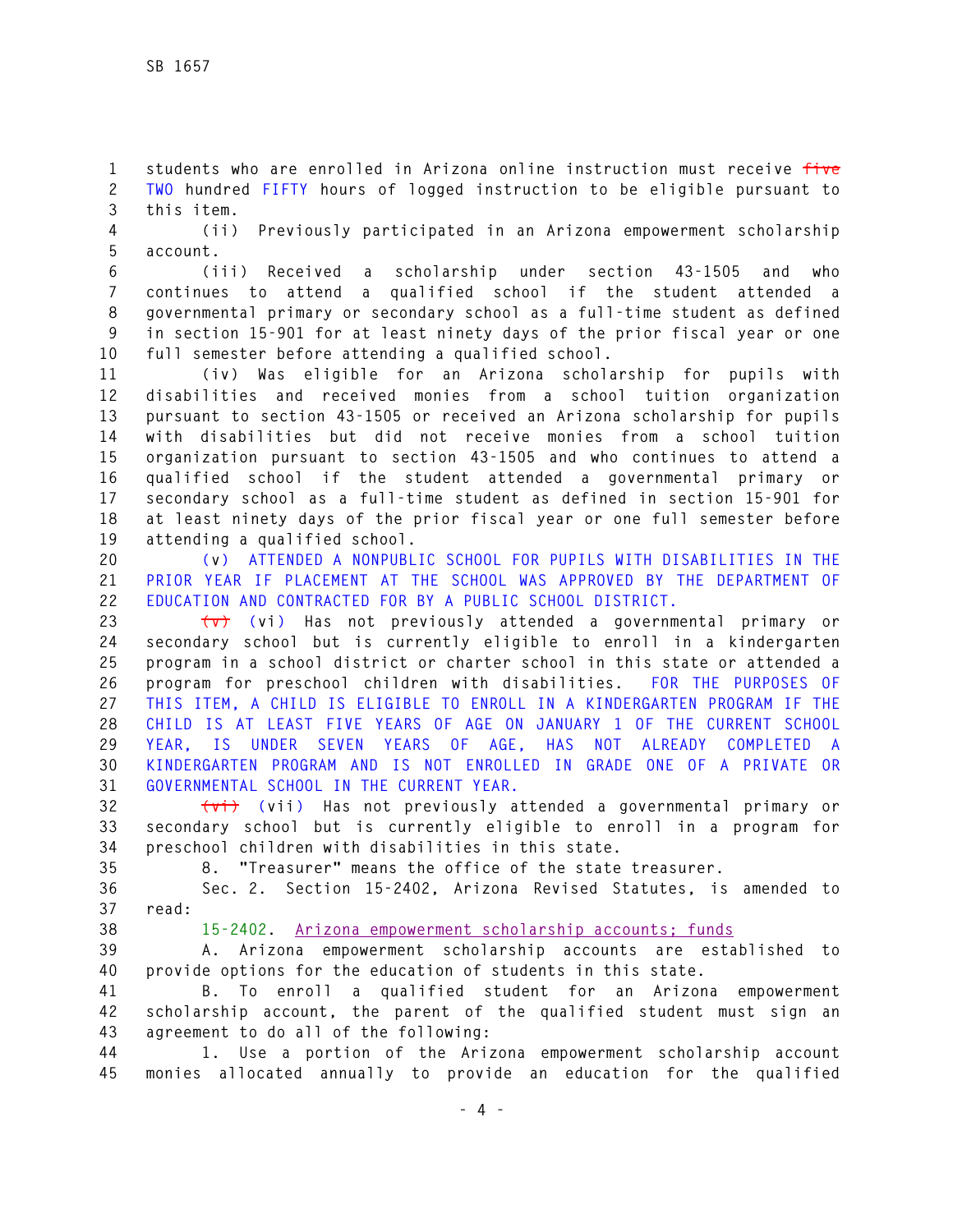**1 student in at least the subjects of reading, grammar, mathematics, social 2 studies and science, unless the Arizona empowerment scholarship account is 3 allocated monies according to a transfer schedule other than quarterly 4 transfers pursuant to section 15-2403, subsection F G.** 

**5 2. Not enroll the qualified student in a school district or charter 6 school and release the school district from all obligations to educate the 7 qualified student. This paragraph does not:** 

**8 (a) Relieve the school district or charter school that the 9 qualified student previously attended from the obligation to conduct an 10 evaluation pursuant to section 15-766.** 

**11 (b) REQUIRE A QUALIFIED STUDENT TO WITHDRAW FROM A SCHOOL DISTRICT 12 OR CHARTER SCHOOL BEFORE ENROLLING FOR AN ARIZONA EMPOWERMENT SCHOLARSHIP 13 ACCOUNT IF THE QUALIFIED STUDENT WITHDRAWS FROM THE SCHOOL DISTRICT OR 14 CHARTER SCHOOL BEFORE RECEIVING ANY MONIES IN THE QUALIFIED STUDENT'S 15 ARIZONA EMPOWERMENT SCHOLARSHIP ACCOUNT.** 

**16 (c) PREVENT A QUALIFIED STUDENT FROM APPLYING IN ADVANCE FOR AN 17 ARIZONA EMPOWERMENT SCHOLARSHIP ACCOUNT TO BE FUNDED BEGINNING THE 18 FOLLOWING SCHOOL YEAR.** 

**19 3. Not accept a scholarship from a school tuition organization 20 pursuant to title 43 concurrently with an Arizona empowerment scholarship 21 account for the qualified student in the same year a parent signs the 22 agreement pursuant to this section.** 

**23 4. Use monies deposited in the qualified student's Arizona 24 empowerment scholarship account only for the following expenses of the 25 qualified student:** 

**26 (a) Tuition or fees at a qualified school.** 

**27 (b) Textbooks required by a qualified school.** 

**28 (c) If the qualified student meets any of the criteria specified in 29 section 15-2401, paragraph 7, subdivision (a), item (i), (ii) or (iii) as 30 determined by a school district or by an independent third party pursuant 31 to section 15-2403, subsection I J, the qualified student may use the 32 following additional services:** 

**33 (i) Educational therapies from a licensed or accredited 34 practitioner or provider, including and up to any amount not covered by 35 insurance if the expense is partially paid by a health insurance policy 36 for the qualified student.** 

**37 (ii) A licensed or accredited paraprofessional or educational aide.** 

**38 (iii) Tuition for vocational and life skills education approved by 39 the department.** 

**40 (iv) Associated goods and services that include educational and 41 psychological evaluations, assistive technology rentals and braille 42 translation goods and services approved by the department.** 

**43 (d) Tutoring or teaching services provided by an individual or 44 facility accredited by a state, regional or national accrediting 45 organization.**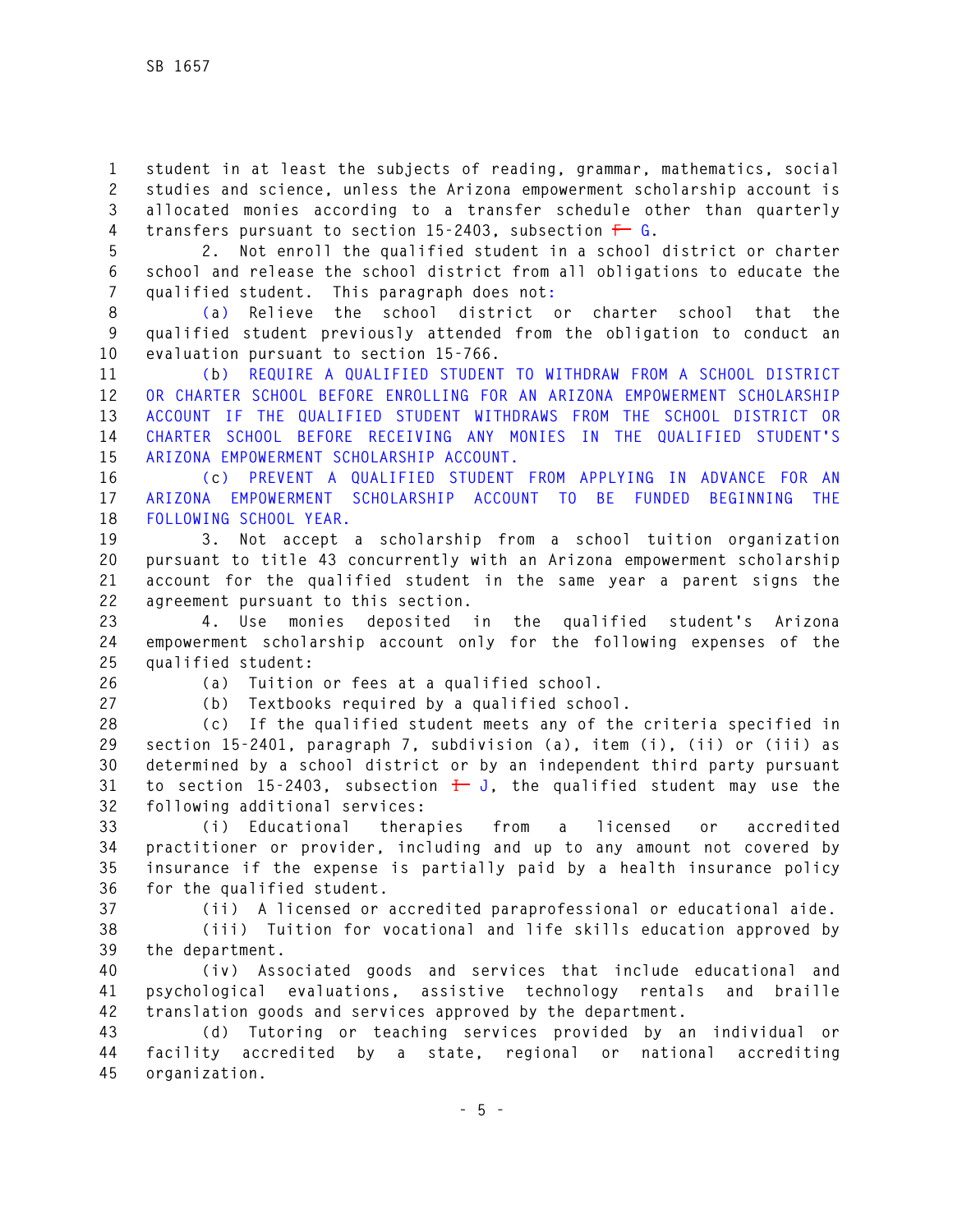- 
- **1 (e) Curricula and supplementary materials.**

**2 (f) Tuition or fees for a nonpublic online learning program.** 

**3 (g) Fees for a nationally standardized norm-referenced achievement 4 test, an advanced placement examination or any exams related to college or 5 university admission.** 

**6 (h) Tuition or fees at an eligible postsecondary institution.** 

**7 (i) Textbooks required by an eligible postsecondary institution.** 

**8 (j) Fees to manage the Arizona empowerment scholarship account.** 

**9 (k) Services provided by a public school, including individual 10 classes and extracurricular programs.** 

**11 (l) Insurance or surety bond payments.** 

**12 (m) Uniforms purchased from or through a qualified school.** 

**13 (n) If the qualified student meets the criteria specified in 14 section 15-2401, paragraph 7, subdivision (a), item (i), (ii) or (iii) and 15 if the qualified student is in the second year prior to the final year of 16 a contract executed pursuant to this article, costs associated with an 17 annual education plan conducted by an independent evaluation team. The 18 department shall prescribe minimum qualifications for independent 19 evaluation teams pursuant to this subdivision and factors that teams must 20 use to determine whether the qualified student shall be eligible to 21 continue to receive monies pursuant to this article through the school 22 year in which the qualified student reaches twenty-two years of age. An 23 independent evaluation team that provides an annual education plan 24 pursuant to this subdivision shall submit a written report that summarizes 25 the results of the evaluation to the parent of the qualified student and 26 to the department on or before July 31. The written report submitted by 27 the independent evaluation team is valid for one year. If the department 28 determines that the qualified student meets the eligibility criteria 29 prescribed in the annual education plan, the qualified student is eligible 30 to continue to receive monies pursuant to this article until the qualified 31 student reaches twenty-two years of age, subject to annual review. A 32 parent may appeal the department's decision pursuant to title 41, chapter 33 6, article 10. As an addendum to a qualified student's final-year 34 contract, the department shall provide the following written information 35 to the parent of the qualified student:** 

**36 (i) That the qualified student will not be eligible to continue to 37 receive monies pursuant to this article unless the results of an annual 38 education plan conducted pursuant to this subdivision demonstrate that the 39 qualified student meets the eligibility criteria prescribed in the annual 40 education plan.** 

**41 (ii) That the parent is entitled to obtain an annual education plan 42 pursuant to this subdivision to determine whether the qualified student 43 meets the eligibility criteria prescribed in the annual education plan.** 

**44 (iii) A list of independent evaluation teams that meet the minimum 45 qualifications prescribed by the department pursuant to this subdivision.**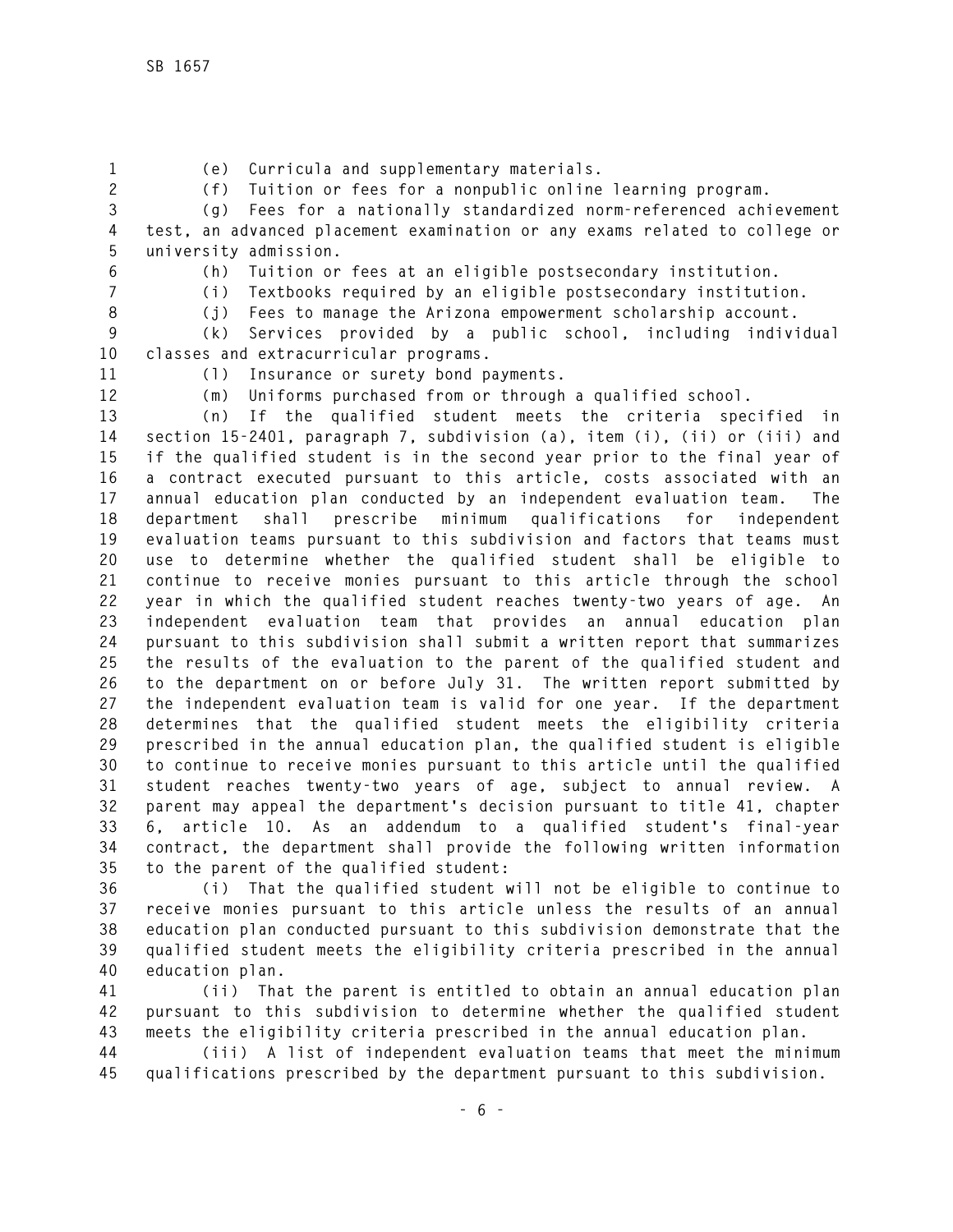**1 (o) PUBLIC TRANSPORTATION SERVICES IN THIS STATE, INCLUDING A 2 COMMUTER PASS FOR THE QUALIFIED STUDENT, OR TRANSPORTATION NETWORK 3 SERVICES AS DEFINED IN SECTION 28-9551 BETWEEN THE QUALIFIED STUDENT'S 4 RESIDENCE AND A QUALIFIED SCHOOL IN WHICH THE QUALIFIED STUDENT IS 5 ENROLLED.** 

**6 (p) COMPUTER HARDWARE OR TECHNOLOGICAL DEVICES PRIMARILY USED FOR 7 AN EDUCATIONAL PURPOSE. FOR THE PURPOSES OF THIS SUBDIVISION, "COMPUTER 8 HARDWARE OR TECHNOLOGICAL DEVICES":** 

**9 (i) INCLUDES CALCULATORS, PERSONAL COMPUTERS, LAPTOPS, TABLET 10 DEVICES, MICROSCOPES, TELESCOPES AND PRINTERS.** 

**11 (ii) DOES NOT INCLUDE ENTERTAINMENT AND OTHER PRIMARILY 12 NONEDUCATIONAL DEVICES, INCLUDING TELEVISIONS, TELEPHONES, VIDEO GAME 13 CONSOLES AND ACCESSORIES, AND HOME THEATRE AND AUDIO EQUIPMENT.** 

**14 5. Not file an affidavit of intent to homeschool pursuant to 15 section 15-802, subsection B, paragraph 2 or 3.** 

**16 6. Not use monies deposited in the qualified student's account for 17 any of the following:** 

**18 (a) Computer hardware or other technological devices, except as 19 otherwise allowed under paragraph 4, subdivision (c) OR (p) of this 20 subsection.** 

**21 (b) Transportation of the pupil, EXCEPT FOR TRANSPORTATION SERVICES 22 DESCRIBED IN PARAGRAPH 4, SUBDIVISION (o) OF THIS SUBSECTION.** 

23 **(c)** Consumable educational supplies, including paper, pens **24 markers.** 

**25 C. In exchange for the parent's agreement pursuant to subsection B 26 of this section, the department shall transfer from the monies that would 27 otherwise be allocated to a recipient's prior school district, or if the 28 child is currently eligible to attend kindergarten, the monies that the 29 department determines would otherwise be allocated to a recipient's 30 expected school district of attendance, to the treasurer for deposit into 31 an Arizona empowerment scholarship account an amount that is equivalent to 32 ninety percent of the sum of the base support level and additional 33 assistance prescribed in sections 15-185 and 15-943 for that particular 34 student if that student were attending a charter school.** 

**35 D. A CHILD WHO PARTICIPATES IN AN ARIZONA EMPOWERMENT SCHOLARSHIP 36 ACCOUNT CONTINUES TO BE ENTITLED TO AN EQUITABLE SHARE OF THE FUNDING THAT 37 WOULD OTHERWISE BE ALLOCATED TO A CHARTER SCHOOL OR SCHOOL DISTRICT FOR 38 THAT CHILD FROM THE CLASSROOM SITE FUND ESTABLISHED BY SECTION 15-977. TO 39 ENSURE THIS EQUITY, AND IN RECOGNITION OF THE FACT THAT A CHILD'S PRIMARY 40 INSTRUCTION MAY TAKE PLACE IN A VARIETY OF SETTINGS:** 

**41 1. NOTWITHSTANDING ANY OTHER LAW, A CHILD WHO IS PARTICIPATING IN 42 AN ARIZONA EMPOWERMENT SCHOLARSHIP ACCOUNT SHALL BE INCLUDED IN THE 43 ESTIMATED STATEWIDE WEIGHTED STUDENT COUNT FOR THE PURPOSES OF CALCULATING 44 THE PER PUPIL AMOUNT FROM THE CLASSROOM SITE FUND PURSUANT TO SECTION**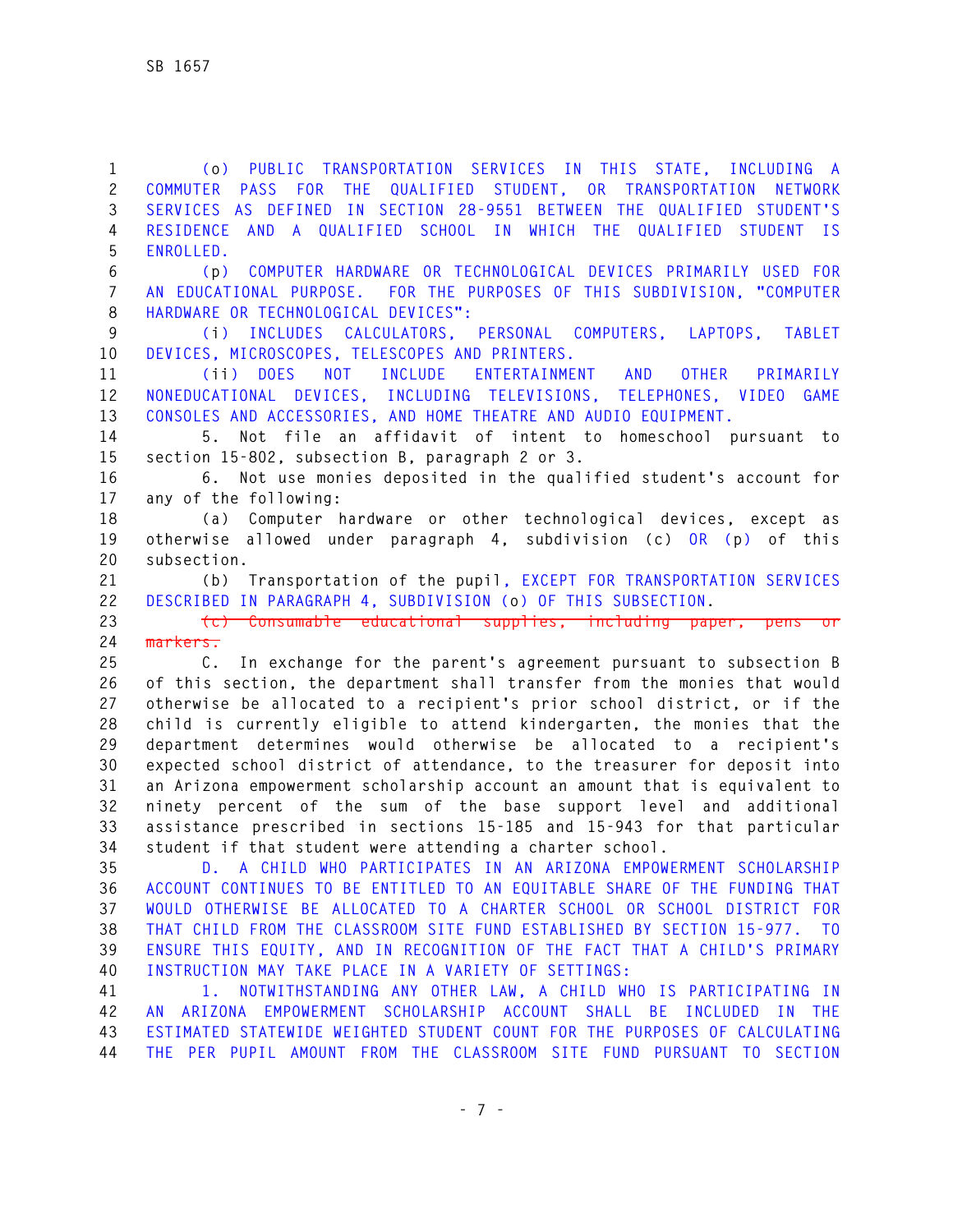**1 15-977, SUBSECTION G, PARAGRAPH 1 AS LONG AS THAT STUDENT CONTINUES TO 2 PARTICIPATE IN AN ARIZONA EMPOWERMENT SCHOLARSHIP ACCOUNT.** 

**3 2. IN ADDITION TO ANY AMOUNTS TRANSFERRED FROM THE CLASSROOM SITE 4 FUND ESTABLISHED BY SECTION 15-977 TO A SCHOOL DISTRICT OR CHARTER SCHOOL, 5 THE DEPARTMENT SHALL ANNUALLY TRANSFER FROM THE CLASSROOM SITE FUND TO THE 6 TREASURER FOR DEPOSIT IN EACH ARIZONA EMPOWERMENT SCHOLARSHIP ACCOUNT AN 7 AMOUNT THAT IS EQUIVALENT TO THE PER PUPIL AMOUNT CALCULATED PURSUANT TO 8 SECTION 15-977, SUBSECTION G, PARAGRAPH 1 MULTIPLIED BY THE STUDENT'S 9 WEIGHTED COUNT THAT WOULD BE CALCULATED IF THAT STUDENT WERE ATTENDING THE 10 STUDENT'S PRIOR SCHOOL DISTRICT OR CHARTER SCHOOL OR, IF THE CHILD IS AN 11 INCOMING KINDERGARTENER, THE CHILD'S EXPECTED SCHOOL DISTRICT OF 12 ATTENDANCE.** 

**13 3. NOTWITHSTANDING ANY OTHER LAW, THE AMOUNT TRANSFERRED TO EACH 14 ARIZONA EMPOWERMENT SCHOLARSHIP ACCOUNT PURSUANT TO PARAGRAPH 2 OF THIS 15 SUBSECTION COUNTS TOWARD THE TOTAL AMOUNT THE DEPARTMENT IS REQUIRED TO 16 ALLOCATE AND TRANSFER TO EACH ACCOUNT AND MAY BE USED FOR ANY ARIZONA 17 EMPOWERMENT SCHOLARSHIP ACCOUNT EXPENDITURE ALLOWED PURSUANT TO SUBSECTION 18 B OF THIS SECTION.** 

**19 4. TO PROVIDE FOR THE FUNDING OF ARIZONA EMPOWERMENT SCHOLARSHIP 20 ACCOUNTS FROM THE CLASSROOM SITE FUND PURSUANT TO PARAGRAPH 2 OF THIS 21 SUBSECTION, THE DEPARTMENT SHALL DEPOSIT A SUFFICIENT PORTION OF THE 22 REVENUES TRANSFERRED TO THE CLASSROOM SITE FUND IN EACH FISCAL YEAR 23 PURSUANT TO SECTION 42-5029.02 INTO A CLASSROOM SITE FUND SUBACCOUNT. 24 MONIES IN THE SUBACCOUNT MAY BE USED TO FUND THE TRANSFER OF CLASSROOM 25 SITE FUND MONIES FOR SCHOOL DISTRICTS, CHARTER SCHOOLS OR ARIZONA 26 EMPOWERMENT SCHOLARSHIP ACCOUNTS MADE PURSUANT TO PARAGRAPH 2 OF THIS 27 SUBSECTION AND SECTION 15-977.** 

**28 D. E. The department of education empowerment scholarship account 29 fund is established consisting of monies appropriated by the 30 legislature. The department shall administer the fund. Monies in the 31 fund are subject to legislative appropriation. Monies in the fund shall 32 be used for the department's costs in administering Arizona empowerment 33 scholarship accounts under this chapter. Monies in the fund are exempt 34 from the provisions of section 35-190 relating to lapsing of 35 appropriations. If the number of Arizona empowerment scholarship accounts 36 significantly increases after fiscal year 2020-2021, the department may 37 request an increase in the amount appropriated to the fund in any 38 subsequent fiscal year in the budget estimate submitted pursuant to 39 section 35-113. The department shall list monies in the fund as a 40 separate line item in its budget estimate.** 

**41 E. F. The state treasurer empowerment scholarship account fund is 42 established consisting of monies appropriated by the legislature. The 43 state treasurer shall administer the fund. Monies in the fund shall be 44 used for the state treasurer's costs in administering the Arizona 45 empowerment scholarship accounts under this chapter. If the number of**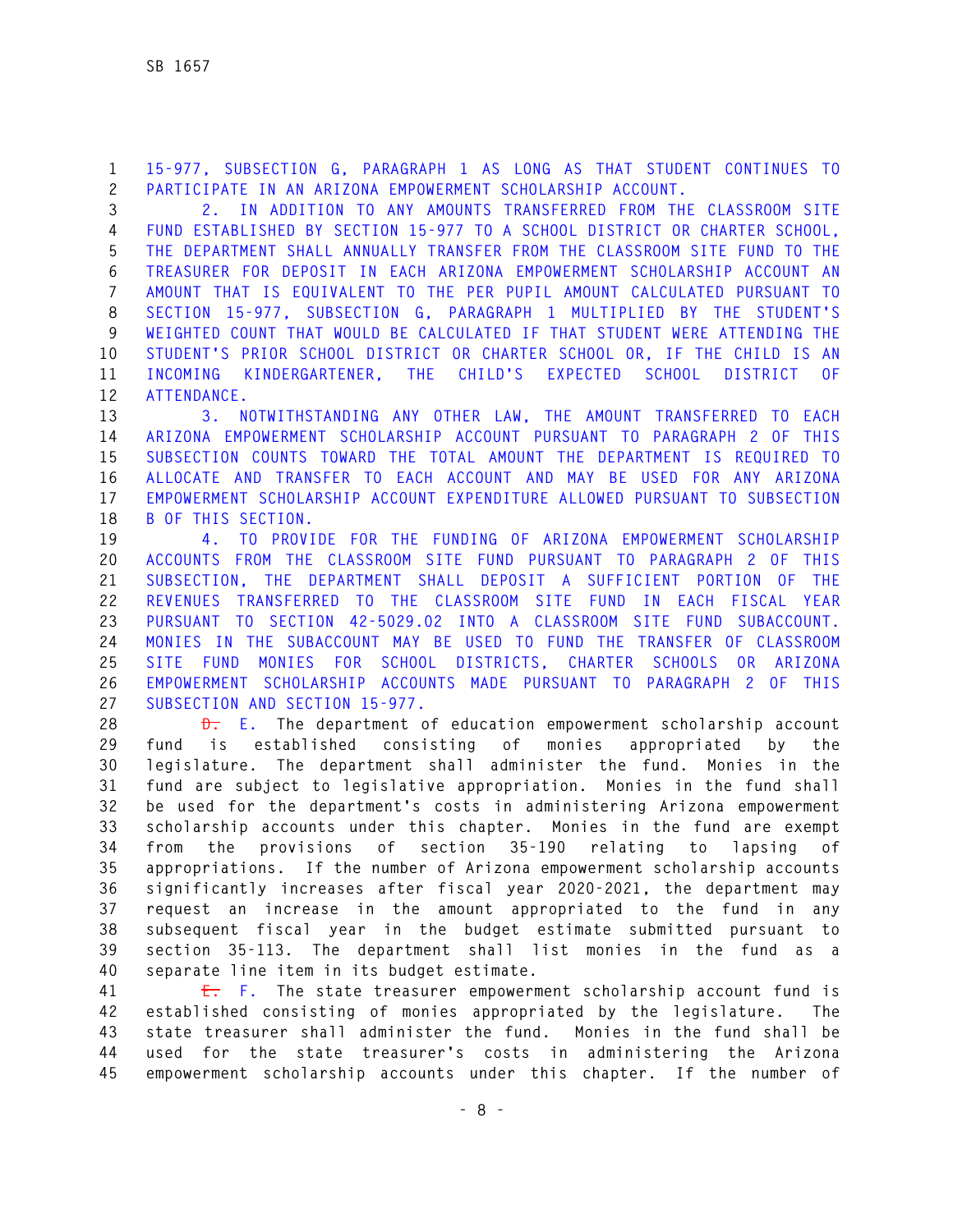**1 Arizona empowerment scholarship accounts significantly increases after 2 fiscal year 2020-2021, the state treasurer may request an increase in the 3 amount appropriated to the fund in any subsequent fiscal year in the 4 budget estimate submitted pursuant to section 35-113. Monies in the fund 5 are subject to legislative appropriation. Monies in the fund are exempt 6 from the provisions of section 35-190 relating to lapsing of 7 appropriations. The state treasurer shall list monies in the fund as a 8 separate line item in its budget estimate.** 

**9 F. G. A parent must renew the qualified student's Arizona 10 empowerment scholarship account on an annual basis.** 

**11 G. H. Notwithstanding any changes to the student's 12 multidisciplinary evaluation team plan, a student who has previously 13 qualified for an Arizona empowerment scholarship account remains eligible 14 to apply for renewal until the student finishes high school.** 

**15 H. I. If a parent does not renew the qualified student's Arizona 16 empowerment scholarship account for a period of three academic years, the 17 department shall notify the parent that the qualified student's account 18 will be closed in sixty calendar days. The notification must be sent 19 through certified mail, email and telephone, if applicable. The parent 20 has sixty calendar days to renew the qualified student's Arizona 21 empowerment scholarship account. If the parent chooses not to renew or 22 does not respond in sixty calendar days, the department shall close the 23 account and any remaining monies shall be returned to the state.** 

**24 I. J. A signed agreement under this section constitutes school 25 attendance required by section 15-802.** 

**26 J. K. A qualified school or a provider of services purchased 27 pursuant to subsection B, paragraph 4 of this section may not share, 28 refund or rebate any Arizona empowerment scholarship account monies with 29 the parent or qualified student in any manner.** 

**30 K. L. Notwithstanding subsection H I of this section, on the 31 qualified student's graduation from a postsecondary institution or after 32 any period of four consecutive years after high school graduation in which 33 the student is not enrolled in an eligible postsecondary institution, but 34 not before this time as long as the account holder continues using a 35 portion of account monies for eligible expenses each year and is in good 36 standing, the qualified student's Arizona empowerment scholarship account 37 shall be closed and any remaining monies shall be returned to the state.** 

**38 L. M. Monies received pursuant to this article do not constitute 39 taxable income to the parent of the qualified student.**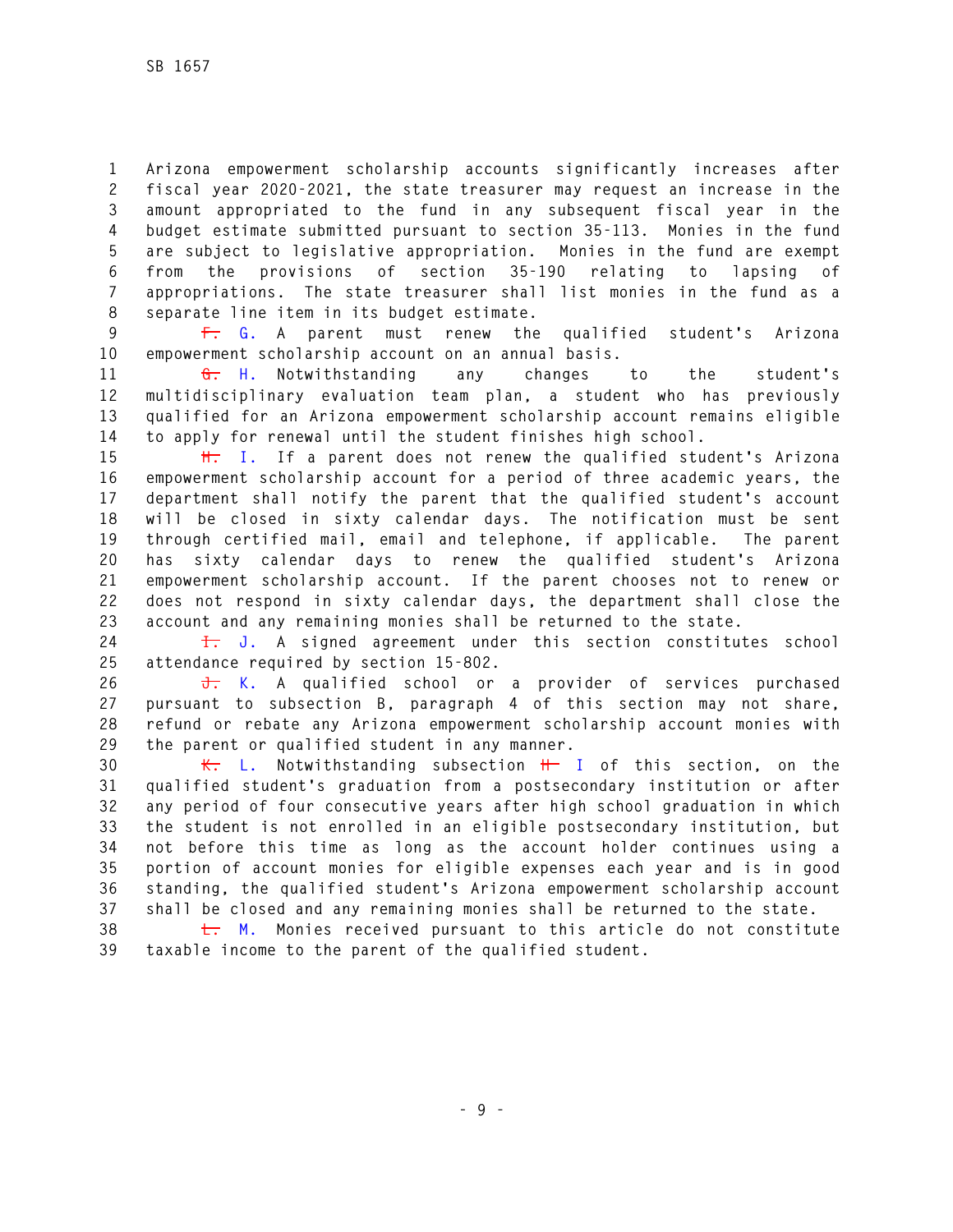**1 Sec. 3. Section 15-2403, Arizona Revised Statutes, is amended to 2 read: 3 15-2403. Arizona empowerment scholarship accounts; 4 administration; appeals; audit; rules; policy 5 handbook 6 A. The treasurer may contract with private financial management** 

**7 firms to manage Arizona empowerment scholarship accounts. 8 B. The department shall conduct or contract for annual audits of 9 Arizona empowerment scholarship accounts to ensure compliance with section 10 15-2402, subsection B, paragraph 4. The department shall also conduct or 11 contract for random, quarterly and annual audits of Arizona empowerment 12 scholarship accounts as needed to ensure compliance with section 15-2402, 13 subsection B, paragraph 4.** 

**14 C. The department may remove any parent or qualified student from 15 eligibility for an Arizona empowerment scholarship account if the parent 16 or qualified student fails to comply with the terms of the contract or 17 applicable laws, rules or orders or knowingly misuses monies or knowingly 18 fails to comply with the terms of the contract with intent to defraud and 19 shall notify the treasurer. The department shall notify the treasurer to 20 suspend the account of a parent or qualified student and shall notify the 21 parent or qualified student in writing that the account has been suspended 22 and that no further transactions will be allowed or disbursements made. 23 The notification shall specify the reason for the suspension and state 24 that the parent or qualified student has ten FIFTEEN days, not including 25 weekends, to respond and take corrective action. If the parent or 26 qualified student refuses or fails to contact the department, furnish any 27 information or make any report that may be required for reinstatement 28 within the ten-day FIFTEEN-DAY period, the department may remove the 29 parent or qualified student pursuant to this subsection.** 

**30 D. A parent may appeal to the state board of education any 31 administrative decision the department makes pursuant to this article, 32 including determinations of allowable expenses, removal from the program 33 or enrollment eligibility. The department shall notify the parent in 34 writing that the parent may appeal any administrative decision under this 35 article and the process by which the parent may appeal at the same time 36 the department notifies the parent of an administrative decision under 37 this article. The state board of education shall establish an appeals 38 process, and the department shall post this information on the 39 department's website in the same location as the policy handbook developed 40 pursuant to subsection J K of this section.** 

**41 E. A PARENT MAY REPRESENT HIMSELF OR HERSELF OR DESIGNATE A 42 REPRESENTATIVE, NOT NECESSARILY AN ATTORNEY, BEFORE ANY APPEALS HEARING 43 HELD PURSUANT TO THIS SECTION. ANY SUCH DESIGNATED REPRESENTATIVE WHO IS 44 NOT AN ATTORNEY ADMITTED TO PRACTICE MAY NOT CHARGE FOR ANY SERVICES 45 RENDERED IN CONNECTION WITH SUCH A HEARING. THE FACT THAT A**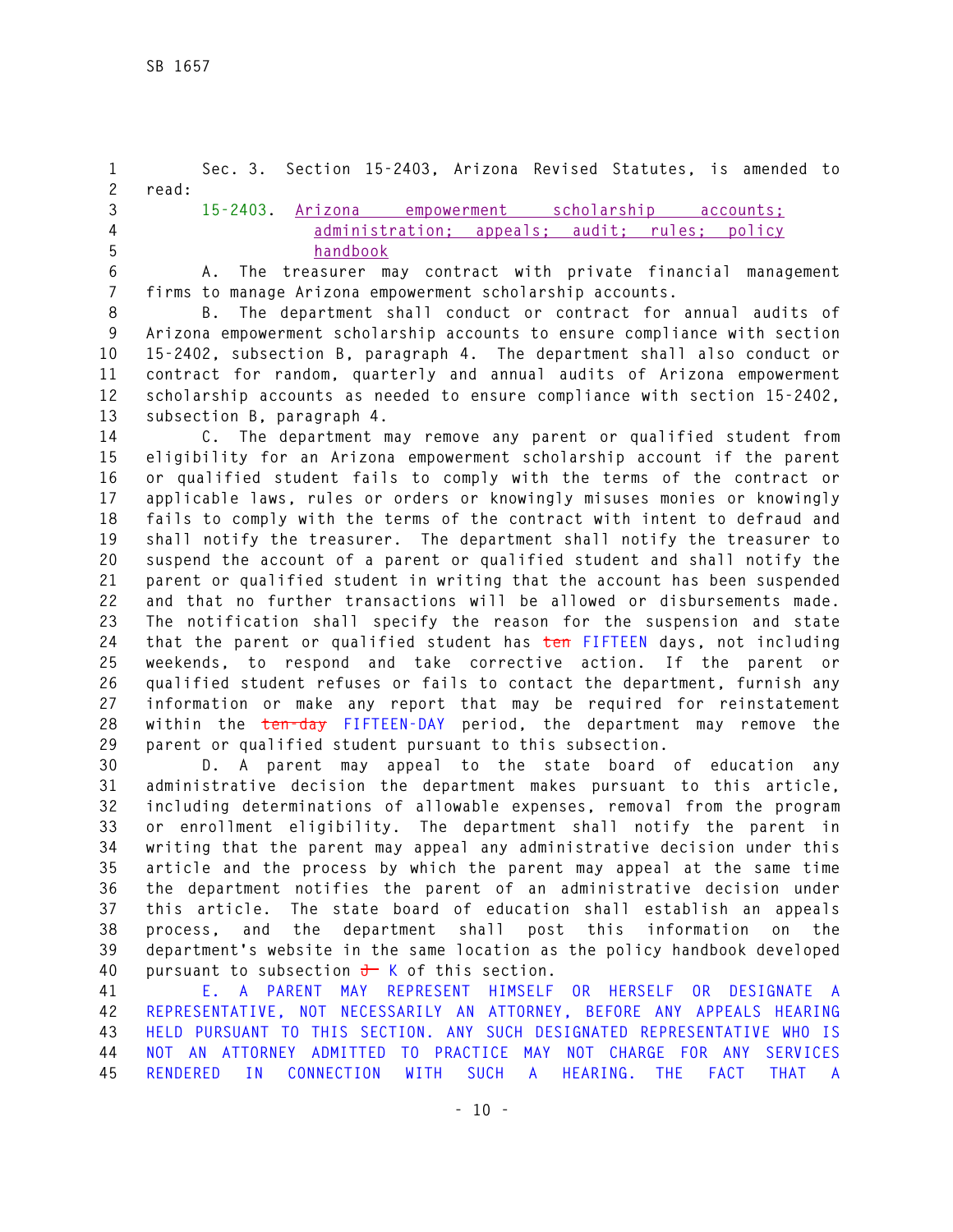**1 REPRESENTATIVE PARTICIPATED IN THE HEARING OR ASSISTED THE ACCOUNT HOLDER 2 IS NOT GROUNDS FOR REVERSING ANY ADMINISTRATIVE DECISION OR ORDER IF THE 3 EVIDENCE SUPPORTING THE DECISION OR ORDER IS SUBSTANTIAL, RELIABLE AND 4 PROBATIVE.** 

**5 E. F. The state board of education may refer cases of substantial 6 misuse of monies to the attorney general for the purpose of collection or 7 for the purpose of a criminal investigation if the state board of 8 education obtains evidence of fraudulent use of an account.** 

**9 F. G. The department shall make quarterly transfers of the amount 10 calculated pursuant to section 15-2402, subsection C to the treasurer for 11 deposit in the Arizona empowerment scholarship account of each qualified 12 student, except the department may make transfers according to another 13 transfer schedule if the department determines a transfer schedule other 14 than quarterly transfers is necessary to operate the Arizona empowerment 15 scholarship account.** 

**16 G. H. The department shall accept applications between July 1 and 17 June 30 of each year. The department shall enroll and issue an award 18 letter to eligible applicants within thirty days after receipt of a 19 completed application and all required documentation. On or before May 30 20 of each year, the department shall furnish to the joint legislative budget 21 committee an estimate of the amount required to fund Arizona empowerment 22 scholarship accounts for the following fiscal year. The department shall 23 include in its budget request for the following fiscal year the amount 24 estimated pursuant to section 15-2402, subsection C for each qualified 25 student.** 

**26 H. I. The state board of education may adopt rules and policies 27 necessary to administer Arizona empowerment scholarship accounts, 28 including rules and policies:** 

**29 1. For establishing an appeals process pursuant to subsection D of 30 this section.** 

**31 2. For conducting or contracting for examinations of the use of 32 account monies.** 

**33 3. For conducting or contracting for random, quarterly and annual 34 reviews of accounts.** 

**35 4. For establishing or contracting for the establishment of an 36 online anonymous fraud reporting service.** 

**37 5. For establishing an anonymous telephone hotline for fraud 38 reporting.** 

**39 6. That require a surety bond or insurance for account holders.** 

**40 I. J. The department shall contract with an independent third 41 party for the purposes of determining whether a qualified student is 42 eligible to receive educational therapies or services pursuant to section 43 15-2402, subsection B, paragraph 4, subdivision (c). IF DURING ANY PERIOD 44 ON OR AFTER JANUARY 1, 2023 THE DEPARTMENT FAILS TO ENSURE THAT A CONTRACT 45 WITH AN INDEPENDENT THIRD PARTY IS IN EFFECT, DURING THAT PERIOD:**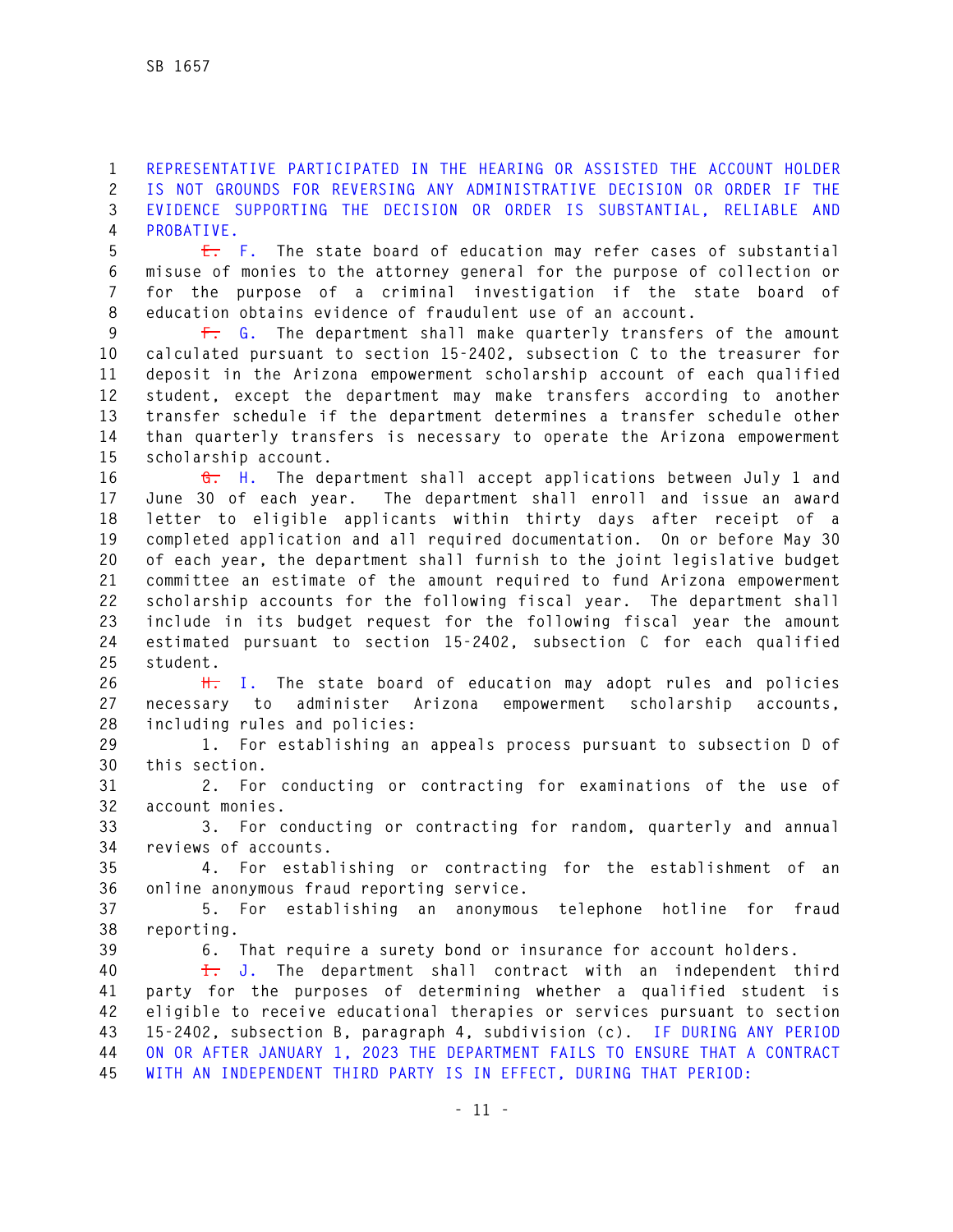**1 1. THE COUNTY SCHOOL SUPERINTENDENT OF EACH COUNTY MAY APPROVE A 2 LIST OF INDEPENDENT THIRD PARTIES WITHIN THE COUNTY WHOSE EVALUATION MAY 3 BE USED TO DETERMINE WHETHER A STUDENT WHO RESIDES WITHIN THE COUNTY IS 4 ELIGIBLE TO RECEIVE EDUCATIONAL THERAPIES OR SERVICES PURSUANT TO SECTION 5 15-2402, SUBSECTION B, PARAGRAPH 4, SUBDIVISION (c).** 

**6 2. IF THE COUNTY SCHOOL SUPERINTENDENT OF A COUNTY DOES NOT PROVIDE 7 A LIST OF APPROVED INDEPENDENT THIRD PARTIES WITHIN NINETY DAYS AFTER THE 8 BEGINNING OF ANY PERIOD DURING WHICH THE DEPARTMENT DOES NOT HAVE A 9 CONTRACT WITH AN INDEPENDENT THIRD PARTY IN EFFECT AS DESCRIBED IN THIS 10 SUBSECTION, THE PARENT OF A STUDENT WHO RESIDES WITHIN THE COUNTY HAS THE 11 RIGHT TO OBTAIN AN INDEPENDENT EDUCATIONAL EVALUATION FROM A QUALIFIED 12 EXAMINER TO DETERMINE WHETHER THE STUDENT IS ELIGIBLE TO RECEIVE 13 EDUCATIONAL THERAPIES OR SERVICES PURSUANT TO SECTION 15-2402, SUBSECTION 14 B, PARAGRAPH 4, SUBDIVISION (c). THE EXPENSE FOR AN EDUCATIONAL 15 EVALUATION UNDERTAKEN PURSUANT TO THIS PARAGRAPH SHALL BE PROVIDED BY THE 16 SCHOOL DISTRICT WITHIN WHICH THE STUDENT RESIDES AND THAT SERVES THE GRADE 17 LEVEL OF THE STUDENT. FOR THE PURPOSES OF THIS PARAGRAPH, "QUALIFIED 18 EXAMINER" MEANS A LICENSED PHYSICIAN, PSYCHIATRIST OR PSYCHOLOGIST.** 

**19 J. K. On or before July 1 of each year, the department shall 20 develop an applicant and participant handbook that includes information 21 relating to policies and processes of Arizona empowerment scholarship 22 accounts. The policy handbook shall comply with the rules adopted by the 23 state board of education pursuant to this section. The department shall 24 post the handbook on its website.** 

**25 K. L. Except for cases in which the attorney general determines 26 that a parent or account holder has committed fraud, any expenditure from 27 an Arizona empowerment scholarship account for a purchase that is deemed 28 ineligible pursuant to section 15-2402 and that is subsequently repaid by 29 the parent or account holder shall be credited back to the Arizona 30 empowerment scholarship account balance within thirty days after the 31 receipt of payment.** 

**32 L. M. If, in response to an appeal of an administrative decision 33 made by the department, the state board of education issues a stay of an 34 Arizona empowerment scholarship account suspension pursuant to rules 35 adopted by the board, the department may not withhold funding or contract 36 renewal for the account holder on account of the appealed administrative 37 decision during the stay unless directed by the board to do so.** 

**38 Sec. 4. Title 15, chapter 19, article 1, Arizona Revised Statutes, 39 is amended by adding section 15-2405, to read:** 

**40 15-2405. Student empowerment fund; definitions** 

**41 A. THE STUDENT EMPOWERMENT FUND IS ESTABLISHED CONSISTING OF MONIES 42 TRANSFERRED TO THE FUND PURSUANT TO SECTION 42-5029.02, SUBSECTION A AND 43 ANY OTHER TRANSFERS OR APPROPRIATIONS TO THE FUND DETERMINED BY THE 44 LEGISLATURE. THE DEPARTMENT SHALL ADMINISTER THE FUND. MONIES IN THE**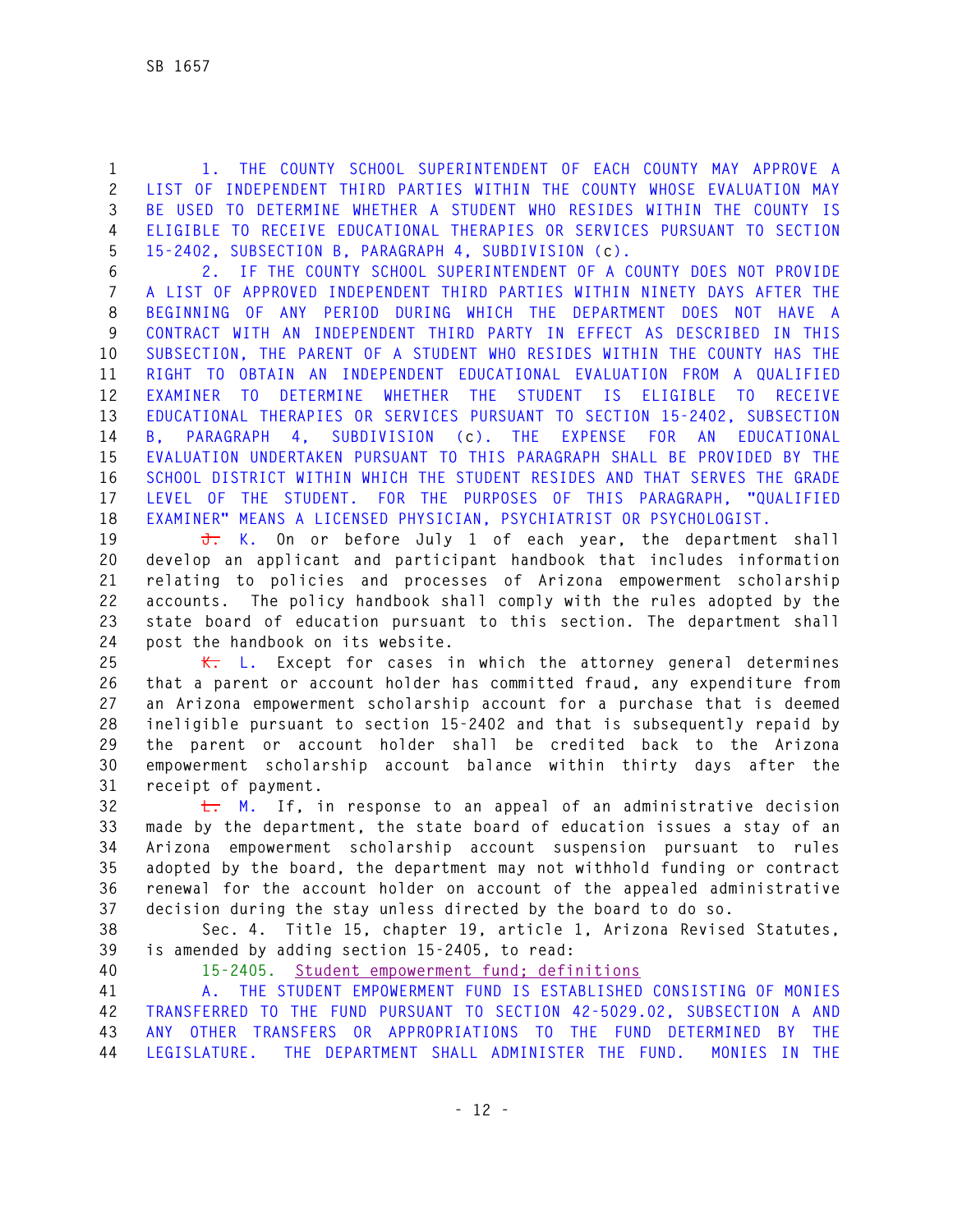**1 FUND ARE CONTINUOUSLY APPROPRIATED AND ARE EXEMPT FROM THE PROVISIONS OF 2 SECTION 35-190 RELATING TO THE LAPSING OF APPROPRIATIONS.** 

**3 B. NOTWITHSTANDING SECTION 15-2401, PARAGRAPH 7, MONIES IN THE FUND 4 SHALL BE USED TO PROVIDE ARIZONA EMPOWERMENT SCHOLARSHIP ACCOUNTS TO 5 STUDENTS WHO RESIDE WITHIN THE BOUNDARIES OF ANY SCHOOL DISTRICT THAT 6 EITHER:** 

**7 1. RECEIVES MORE IN ANNUAL FUNDING PER PUPIL THAN THE AMOUNT 8 CHARGED FOR TUITION AND FEES PER STUDENT AT A UNIVERSITY UNDER THE 9 JURISDICTION OF THE ARIZONA BOARD OF REGENTS.** 

**10 2. SPENDS LOCAL REVENUES IN EXCESS OF THE SCHOOL DISTRICT 11 EXPENDITURE LIMITATION ESTABLISHED BY VOTERS IN THE CONSTITUTION OF 12 ARIZONA.** 

**13 C. IN ADDITION TO ANY OTHER ARIZONA EMPOWERMENT SCHOLARSHIP ACCOUNT 14 ELIGIBILITY CATEGORY THAT IS PRESCRIBED IN SECTION 15-2401, PARAGRAPH 7 OR 15 THAT MAY OTHERWISE BE ESTABLISHED BY THE LEGISLATURE, A STUDENT IS 16 CONSIDERED A QUALIFIED STUDENT FOR PURPOSES OF THIS CHAPTER IF THE STUDENT 17 MEETS BOTH OF THE FOLLOWING REQUIREMENTS:** 

**18 1. RESIDES WITHIN A SCHOOL DISTRICT THAT MEETS AT LEAST ONE OF THE 19 CRITERIA PRESCRIBED IN SUBSECTION B OF THIS SECTION.** 

**20 2. IS ELIGIBLE TO ATTEND A KINDERGARTEN PROGRAM OR HAS ATTENDED A 21 SCHOOL WITHIN THE SCHOOL DISTRICT IN ANY OF GRADES ONE THROUGH TWELVE FOR 22 FORTY-FIVE DAYS OF THE CURRENT OR PRIOR YEAR AND HAS NOT YET GRADUATED 23 FROM HIGH SCHOOL. ALL OTHER REQUIREMENTS AND PRIVILEGES PRESCRIBED IN 24 THIS CHAPTER APPLY.** 

**25 D. THE DEPARTMENT SHALL ACCEPT APPLICATIONS FOR ARIZONA EMPOWERMENT 26 SCHOLARSHIP ACCOUNTS FUNDED PURSUANT TO THIS SECTION ON A FIRST-COME, 27 FIRST-SERVED BASIS EACH YEAR UNTIL THE CUMULATIVE CONTRACTED AWARD AMOUNTS 28 EXHAUST THE MONIES IN THE STUDENT EMPOWERMENT FUND EACH YEAR. THE ARIZONA 29 EMPOWERMENT SCHOLARSHIP ACCOUNT OF A STUDENT WHO RECEIVES AN ARIZONA 30 EMPOWERMENT SCHOLARSHIP ACCOUNT PURSUANT TO THIS SECTION SHALL BE FUNDED 31 IN THE FIRST YEAR EXCLUSIVELY THROUGH MONIES FROM THE STUDENT EMPOWERMENT 32 FUND AND THE CLASSROOM SITE FUND IN LIEU OF, AND IN EQUAL AMOUNT TO, ANY 33 OTHER MONIES THAT WOULD BE ALLOCATED TO THE STUDENT'S ARIZONA EMPOWERMENT 34 SCHOLARSHIP ACCOUNT PURSUANT TO SECTION 15-2402, SUBSECTION C.** 

**35 E. A STUDENT WHO RECEIVES AN ARIZONA EMPOWERMENT SCHOLARSHIP 36 ACCOUNT PURSUANT TO THIS SECTION REMAINS A QUALIFIED STUDENT FOR THE 37 PURPOSES OF THIS CHAPTER THROUGH GRADE TWELVE AS LONG AS THE STUDENT 38 REMAINS IN GOOD STANDING, DOES NOT ENROLL IN A SCHOOL DISTRICT OR CHARTER 39 SCHOOL AND HAS NOT BEEN REMOVED FROM ELIGIBILITY FOR THE ACCOUNT FOR 40 FAILING TO COMPLY PURSUANT TO SECTION 15-2403, SUBSECTION C.** 

**41 F. MONIES FROM THE STUDENT EMPOWERMENT FUND SHALL BE RESERVED FOR 42 STUDENTS WHO QUALIFY FOR AN ARIZONA EMPOWERMENT SCHOLARSHIP ACCOUNT 43 PURSUANT TO SUBSECTION B OF THIS SECTION AND WHO DO NOT ALREADY MEET OTHER 44 ELIGIBILITY CRITERIA FOR A QUALIFIED STUDENT AS PRESCRIBED IN SECTION 45 15-2401, PARAGRAPH 7.**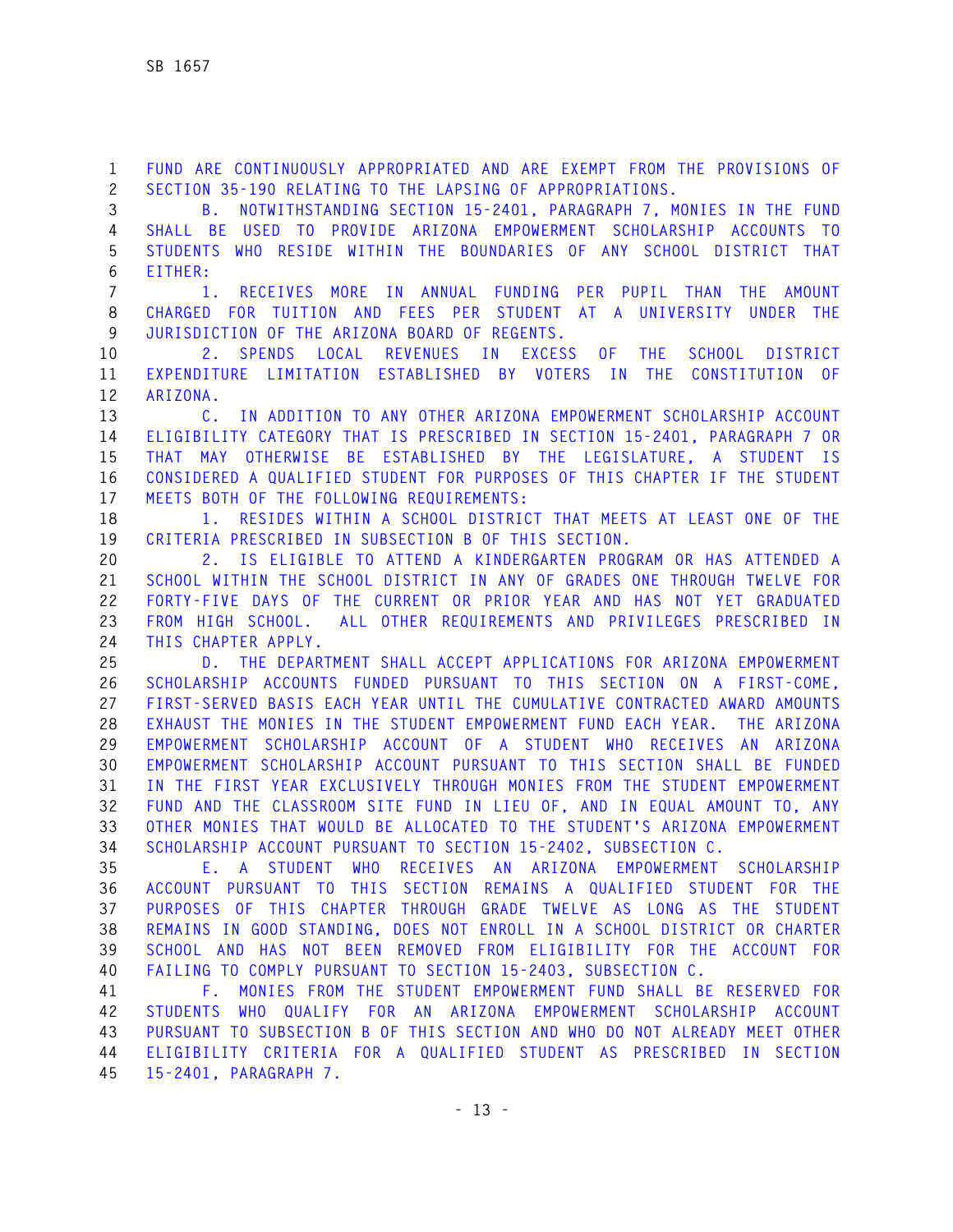| $\mathbf{1}$   | FOR THE PURPOSES OF THIS SECTION:<br>G.                                                                                  |
|----------------|--------------------------------------------------------------------------------------------------------------------------|
| $\overline{c}$ | "AMOUNT CHARGED FOR TUITION AND FEES PER STUDENT AT A UNIVERSITY<br>1.1                                                  |
| 3              | UNDER THE JURISDICTION OF THE ARIZONA BOARD OF REGENTS" MEANS THE FULL                                                   |
| 4              | ANNUAL RESIDENT UNDERGRADUATE BASE TUITION AND FEE RATE PER STUDENT,                                                     |
| 5              | BEFORE THE APPLICATION OF ANY SCHOLARSHIP, GRANT OR TUITION WAIVER, AS                                                   |
| 6              | REPORTED BY THE JOINT LEGISLATIVE BUDGET COMMITTEE FOR A UNIVERSITY UNDER                                                |
| 7              | THE ARIZONA BOARD OF REGENTS<br><b>JURISDICTION</b><br>0 <sup>F</sup><br><b>FOR</b><br><b>THE</b><br><b>YEAR</b><br>THE. |
| 8              | MOST RECENTLY ISSUED AUDITOR GENERAL DISTRICT<br>CORRESPONDING TO THE                                                    |
| 9              | SPENDING REPORT DATA.                                                                                                    |
| 10             | 2. "ANNUAL FUNDING PER PUPIL" MEANS THE GREATER OF THE SCHOOL                                                            |
| 11             | DISTRICT'S TOTAL PER PUPIL REVENUE OR SPENDING FROM ALL<br>SOURCES AS                                                    |
| 12             | REPORTED BY THE AUDITOR GENERAL IN ITS MOST RECENTLY ISSUED ARIZONA SCHOOL                                               |
| 13             | DISTRICT SPENDING REPORT.                                                                                                |
| 14             | 3. "LOCAL REVENUES" HAS THE SAME MEANING PRESCRIBED IN ARTICLE IX,                                                       |
| 15             | SECTION 21, CONSTITUTION OF ARIZONA.                                                                                     |
| 16             | 4. "SCHOOL DISTRICT EXPENDITURE LIMITATION" MEANS THE AMOUNT THAT                                                        |
| 17             | EACH SCHOOL DISTRICT WOULD BE LIMITED TO PURSUANT TO SECTION 15-911.                                                     |
| 18             | SUBSECTION E IN THE ABSENCE OF AUTHORIZATION BY THE LEGISLATURE OF                                                       |
| 19             | EXPENDITURES IN EXCESS OF THE EXPENDITURE LIMITATION FOR ALL SCHOOL                                                      |
| 20             | DISTRICTS PRESCRIBED PURSUANT TO ARTICLE IX, SECTION 21, CONSTITUTION OF                                                 |
| 21             | ARIZONA.                                                                                                                 |
| 22             | Sec. 5. Section 42-5029.02, Arizona Revised Statutes, is amended to                                                      |
| 23             | read:                                                                                                                    |
| 24             | 42-5029.02. Distribution of revenues for education; definitions                                                          |
| 25             | A. All monies collected pursuant to section 42-5010.01 and section                                                       |
| 26             | 42-5155, subsection E shall be distributed each fiscal year pursuant to                                                  |
| 27             | this subsection. The monies distributed pursuant to this subsection are                                                  |
| 28             | in addition to any other appropriation, transfer or other allocation of                                                  |
| 29             | public or private monies from any other source and may not supplant,                                                     |
| 30             | replace or cause a reduction in other school district, charter school,                                                   |
| 31             | university or community college funding sources. The monies shall be                                                     |
| 32             | distributed as follows:                                                                                                  |
| 33             | 1. \$64,100,000 is appropriated each fiscal year, to be paid in                                                          |
| 34             | monthly installments, to the superintendent of public instruction for                                                    |
| 35             | basic state aid.                                                                                                         |
| 36             | 2. After any transfer of monies pursuant to paragraph 1 of this                                                          |
| 37             | subsection, twelve percent of the remaining monies collected during the                                                  |
| 38             | preceding month shall be transferred to the technology and research                                                      |
| 39             | initiative fund established by section 15-1648 to be distributed among the                                               |
| 40             |                                                                                                                          |
| 41             | universities under the jurisdiction of the Arizona board of regents for                                                  |
|                | the purpose of investment in technology and research-based initiatives.                                                  |
| 42             | 3. After the transfer of monies pursuant to paragraph 1 of this                                                          |
| 43             | subsection, three percent of the remaining monies collected during the                                                   |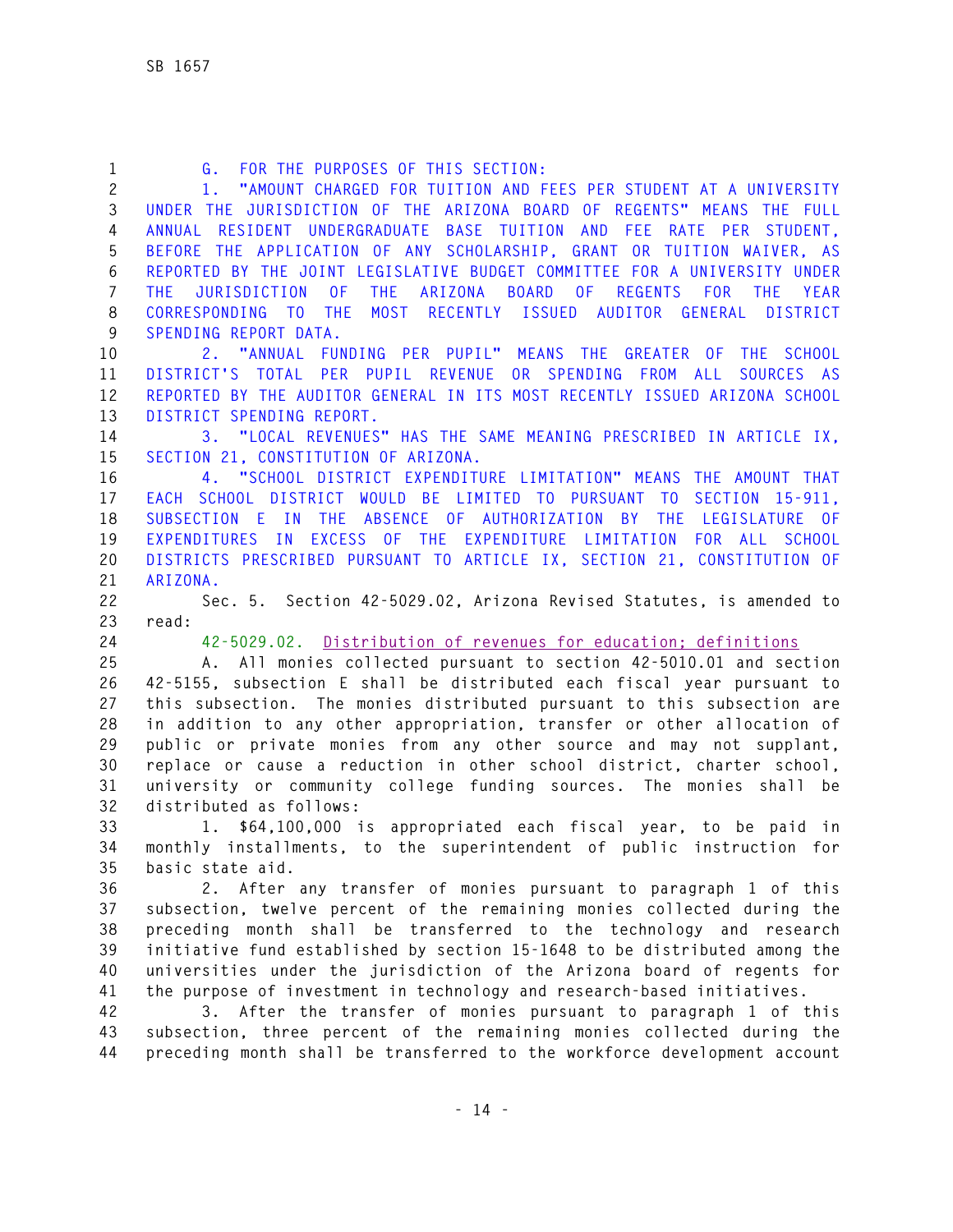**1 established in each community college district pursuant to section 15-1472 2 for the purpose of investment in workforce development programs.** 

**3 4. After the transfer of monies pursuant to paragraphs 1, 2 and 3 4 of this subsection, one-twelfth of the amount a community college that is 5 owned, operated or chartered by a qualifying Indian tribe on its own 6 Indian reservation would receive pursuant to section 15-1472, 7 subsection D, paragraph 2 if it were a community college district shall be 8 distributed each month to the treasurer or other designated depository of 9 the qualifying Indian tribe. Monies distributed pursuant to this 10 paragraph are for the exclusive purpose of providing support to one or 11 more community colleges that are owned, operated or chartered by a 12 qualifying Indian tribe and shall be used in a manner consistent with 13 section 15-1472, subsection B.** 

**14 5. After the transfer of monies pursuant to paragraphs 1, 2 and 3 15 of this subsection, one-twelfth of \$86,280,500 shall be transferred each 16 month to the department of education for the increased cost of basic state 17 aid under section 15-971 due to added school days and associated teacher 18 salary increases that were enacted in 2000.** 

**19 6. After the transfer of monies pursuant to paragraphs 1, 2 and 3 20 of this subsection, \$7,800,000 is appropriated each fiscal year, to be 21 paid in monthly installments, to the department of education to be used 22 for school safety as provided in section 15-154 and \$200,000 is 23 appropriated each fiscal year, to be paid in monthly installments, to the 24 department of education to be used for the character education matching 25 grant program as provided in section 15-154.01.** 

**26 7. After the transfer of monies pursuant to paragraphs 1, 2 and 3 27 of this subsection, the legislature may not appropriate more than 28 \$7,000,000 each fiscal year to the department of education to be used for 29 accountability purposes as described in section 15-241.02 and title 15, 30 chapter 9, article 8.** 

**31 8. After the transfer of monies pursuant to paragraphs 1, 2 and 3 32 of this subsection, \$1,500,000 is appropriated each fiscal year, to be 33 paid in monthly installments, to the failing schools tutoring fund 34 established by section 15-241.** 

**35 9. After the transfer of monies pursuant to paragraphs 1, 2 and 3 36 of this subsection, \$25,000,000 shall be transferred each fiscal year to 37 the state general fund to reimburse the state general fund for the cost of 38 the income tax credit allowed by section 43-1072.02.** 

**39 10. BEGINNING IN FISCAL YEAR 2022-2023, AFTER THE TRANSFER OF 40 MONIES PURSUANT TO PARAGRAPHS 1 THROUGH 9 OF THIS SUBSECTION, \$25,000,000 41 SHALL BE TRANSFERRED EACH FISCAL YEAR TO THE STUDENT EMPOWERMENT FUND 42 ESTABLISHED BY SECTION 15-2405.** 

**43 10. 11. After the transfer of monies pursuant to paragraphs 1 44 through 9 10 of this subsection, the remaining monies collected during 45 the preceding month shall be transferred to the classroom site fund**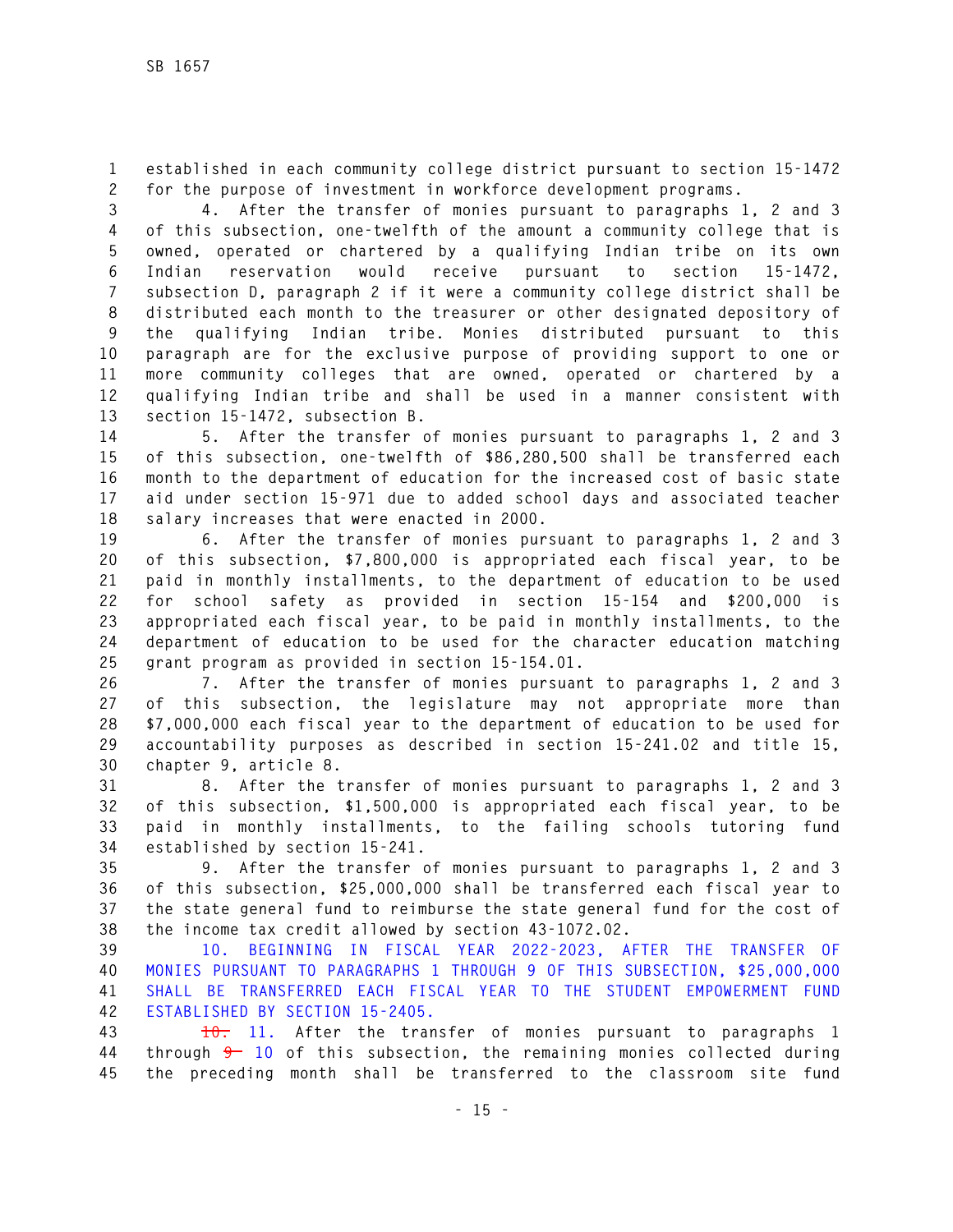**1 established by section 15-977. The monies shall be allocated in the 2 manner prescribed by section 15-977. 3 B. For the purposes of this section: 4 1. "Community college district" means a community college district 5 that is established pursuant to sections 15-1402 and 15-1403 and that is a 6 political subdivision of this state and, unless otherwise specified, 7 includes a community college tuition financing district established 8 pursuant to section 15-1409. 9 2. "Qualifying Indian tribe" has the same meaning as defined in 10 section 42-5031.01. 11 Sec. 6. Section 43-222, Arizona Revised Statutes, is amended to 12 read: 13 43-222. Income tax credit review schedule 14 The joint legislative income tax credit review committee shall 15 review the following income tax credits: 16 1. For years ending in 0 and 5, sections 43-1079.01, 43-1088, 17 43-1089.04, 43-1167.01 and 43-1175. 18 2. For years ending in 1 and 6, sections 43-1072.02, 43-1074.02, 19 43-1075, 43-1076.01, 43-1077, 43-1078, 43-1083, 43-1083.02, 43-1162, 20 43-1164.03 and 43-1183. 21 3. For years ending in 2 and 7, sections 43-1073, 43-1085, 43-1086, 22 43-1089, 43-1089.01, 43-1089.02, 43-1089.03, 43-1164, 43-1169 and 43-1181. 23 4. For years ending in 3 and 8, sections 43-1074.01, 43-1081, 24 43-1168, 43-1170 and 43-1178. 25 5. For years ending in 4 and 9, sections 43-1073.01, 43-1076, 26 43-1081.01, 43-1083.03, 43-1084, 43-1164.04, 43-1164.05 and 43-1184. 27 Sec. 7. Section 43-401, Arizona Revised Statutes, is amended to 28 read: 29 43-401. Withholding tax; rates; election by employee 30 A. Except as provided by subsections B and H of this section, every 31 employer at the time of the payment of PAYING wages, salary, bonus or 32 other emolument to any employee whose compensation is for services 33 performed within this state shall deduct and retain from the compensation 34 an amount prescribed by tables adopted by the department. 35 B. An employer may voluntarily elect to not withhold tax during 36 December by notifying: 37 1. The department on a form prescribed by the department. 38 2. The employer's employees in writing in a manner prescribed by 39 the department. 40 C. If the amount collected and payable by the employer to the 41 department in each of the preceding four calendar quarters did not exceed 42 an average of one thousand five hundred dollars \$1,500, the amount 43 collected shall be paid to the department on or before April 30, July 31, 44 October 31 and January 31 for the preceding calendar quarter. If the 45 amount exceeded one thousand five hundred dollars \$1,500 in each of the**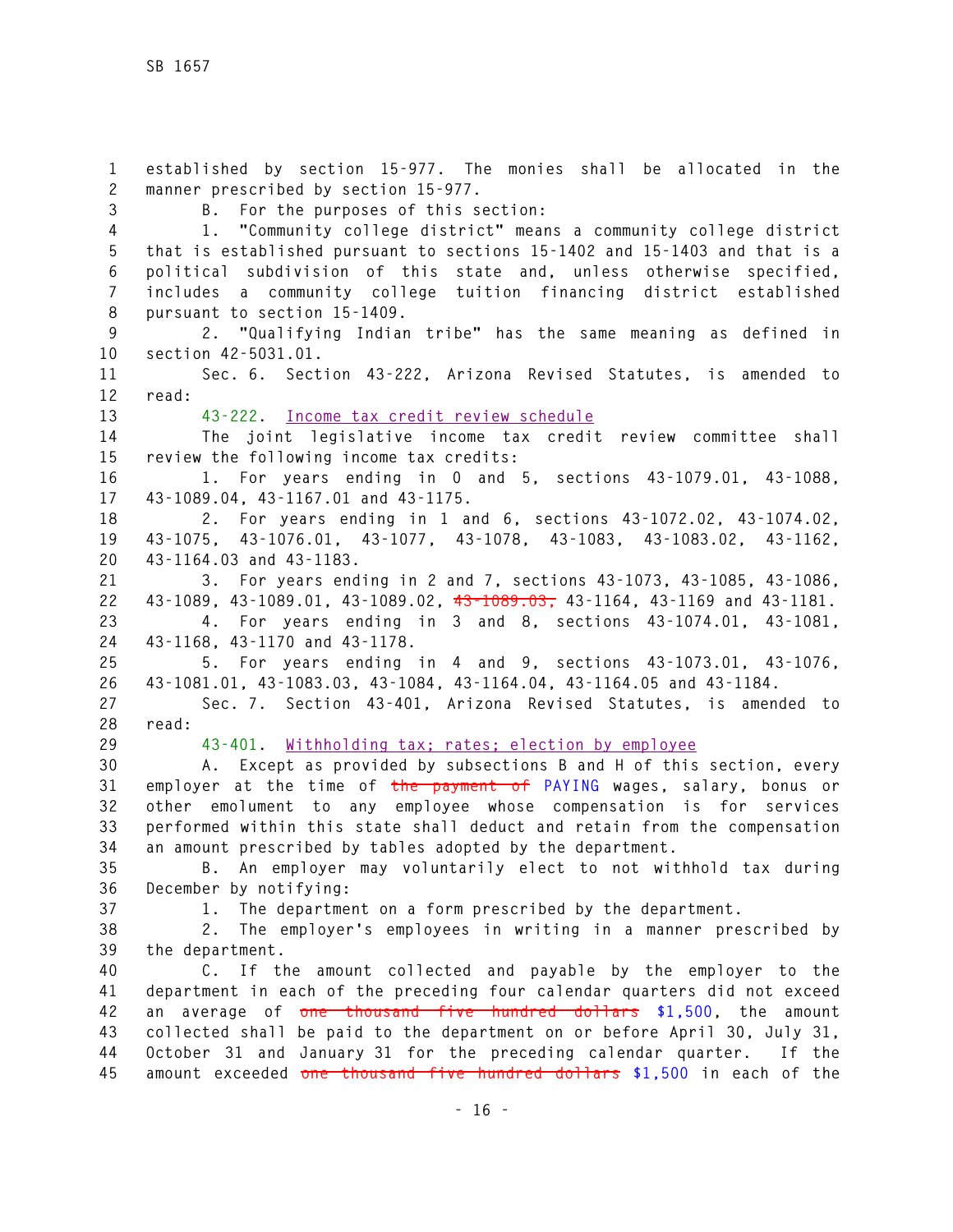**1 preceding four calendar quarters, the employer shall pay to the department 2 the amount the employer deducts and retains pursuant to this section at 3 the same time as the employer is required to make deposits of DEPOSIT 4 federal tax pursuant to section 6302 of the internal revenue code. On or 5 before April 30, July 31, October 31 and January 31 each year, the 6 employer shall reconcile the amounts payable during the preceding calendar 7 quarter in a manner prescribed by the department, except that if the full 8 amount collected and payable is paid timely to the department under this 9 subsection, the employer may reconcile the amounts on or before May 10, 10 August 10, November 10 and February 10 each year. The department by rule 11 may allow and determine which employers qualify for annual payments of 12 withholding taxes, with an annual report by the employer pursuant to 13 section 43-412, subsection B, if the qualifying employer has established 14 sufficient payment history to indicate that the employer is current and in 15 good standing pursuant to standards established by rule. For any business 16 that has not had a withholding certificate for the four preceding 17 consecutive quarters, the quarterly average shall be computed in a manner 18 prescribed by the department.** 

**19 D. If an employer fails to make a timely monthly payment because 20 prior to BEFORE that reporting period it reported on a quarterly basis 21 instead of on a monthly basis, the department shall notify the employer 22 that it is out of compliance with this section. Notwithstanding section 23 42-1125, the department shall not assess a penalty against an employer for 24 failing to make a timely monthly payment if the employer had filed and 25 remitted all taxes due on a quarterly basis and brings all filings and 26 payments into current compliance within thirty days after being notified 27 by the department.** 

**28 E. Each employee shall elect the amount authorized by subsection A 29 of this section to be withheld for application TO APPLY toward the 30 employee's state income tax liability. The election provided under this 31 subsection shall be exercised by each employee, in writing on a form 32 prescribed by the department. The election shall be made within five days 33 of AFTER STARTING employment. Each employer shall notify the employees of 34 the election made available under this subsection and shall have election 35 forms available at all times. Each form shall be completed in triplicate, 36 with one copy each for the department, the employer and the employee. The 37 employer shall file a copy of each completed form with the department. 38 Any employee failing to complete an election form as prescribed shall be 39 IS deemed to have elected the withholding percentage prescribed by the 40 department.** 

**41 F. Before July 1 of each year, each employer who chooses to not 42 withhold tax pursuant to subsection B of this section shall notify each 43 employee that:** 

**44 1. State income taxes will not be withheld from compensation in 45 December.**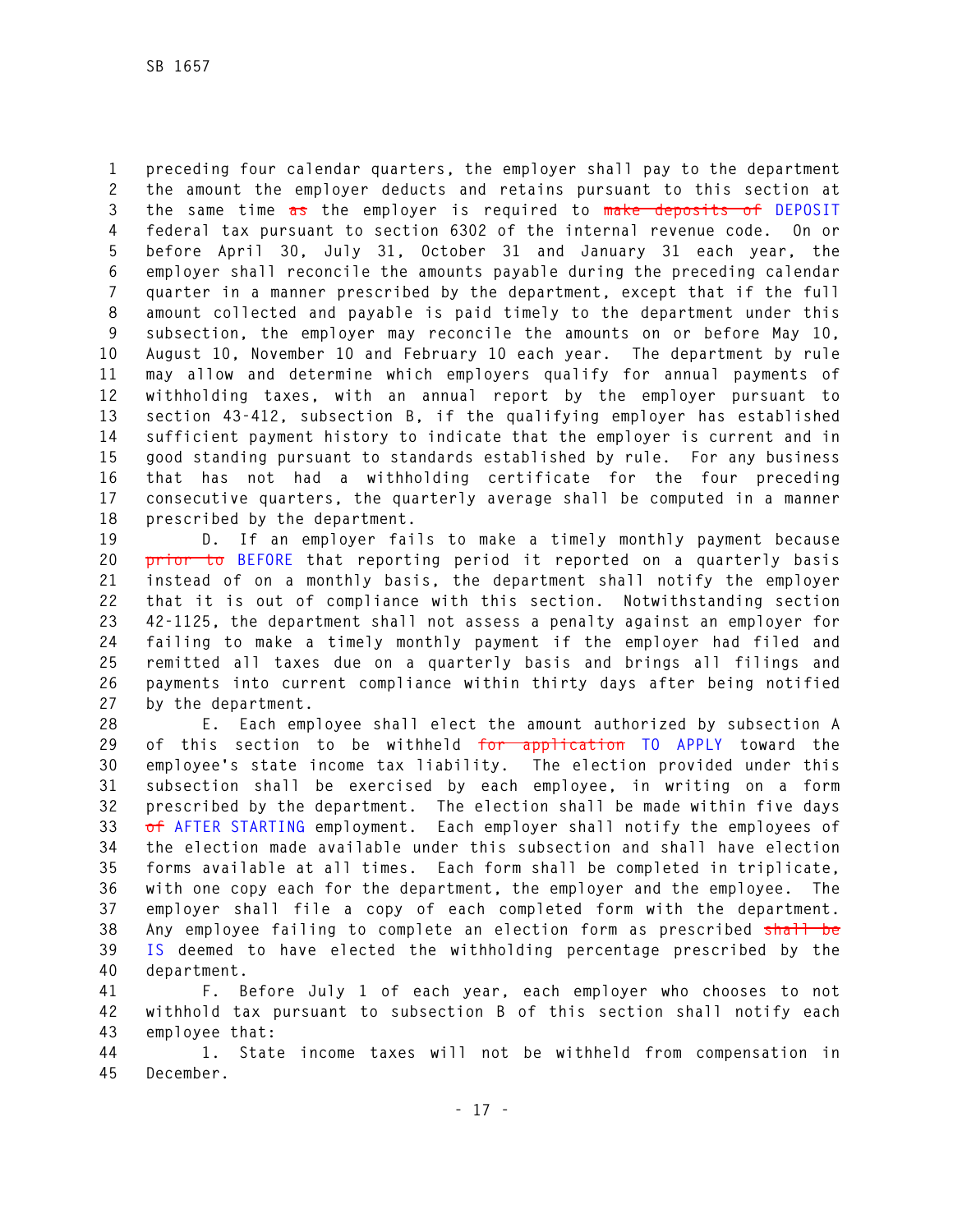**1 2. The employee may elect to change the rate of withholding tax 2 prescribed by this section to compensate for the resulting change in 3 annual withholdings from the employee's compensation.** 

**4 G. At an employee's written request, the employer may agree to 5 reduce the amount withheld under this section by the amount of credit that 6 the employee represents to the employer that the employee will qualify for 7 and be entitled to under sections 43-1088, 43-1089, AND 43-1089.01 and 8 43-1089.03. The employee's request must include the name and address of 9 the qualifying charitable organization, qualified school tuition 10 organization or public school. Within thirty days after agreeing to the 11 employee's request, the employer shall reduce the withholding amount by 12 the amount of the credit, but not below zero, prorated for the number of 13 pay periods remaining in the employee's taxable year after the employee 14 makes the request. If an employer agrees to reduce the withholding amount 15 pursuant to this subsection, the following apply:** 

**16 1. Within fifteen days after the end of each calendar quarter, the 17 employer must pay the entire amount of the reduction in withholding tax 18 for that quarter to the designated charitable organization, school tuition 19 organization or public school. These payments are considered to be on the 20 employee's behalf, and not the employer's, for the purposes of qualifying 21 for the income tax credits under sections 43-1088, 43-1089, AND 22 43-1089.01 and 43-1089.03.** 

**23 2. The employee is responsible and accountable for the accuracy and 24 the amount of reduction in withholding tax and the payments to the 25 charitable organization, school tuition organization or public school.** 

**26 3. The employer is responsible and accountable to the charitable 27 organization, school tuition organization or public school, to the 28 employee and to the department for actually making the required payments.** 

**29 4. Within thirty days after the end of each calendar year, or 30 within fifteen days after the termination of TERMINATING employment, the 31 employer must furnish to each electing employee a statement of the amount 32 withheld and paid on behalf of the employee during that year.** 

**33 H. An employer shall not withhold tax on the wages of the 34 employer's nonresident employees who are in this state on a temporary 35 basis for the purpose of performing disaster recovery from a declared 36 disaster during a disaster period as defined in section 42-1130.** 

**37 Sec. 8. Section 43-1089, Arizona Revised Statutes, is amended to 38 read:** 

- 
- 

**39 43-1089. Credit for contributions to school tuition 40 organization**

**41 A. A credit is allowed against the taxes imposed by this title for 42 the amount of voluntary cash contributions by the taxpayer or on the 43 taxpayer's behalf pursuant to section 43-401, subsection G during the 44 taxable year to a school tuition organization that is certified pursuant 45 to chapter 16 of this title at the time of donation. Except as provided**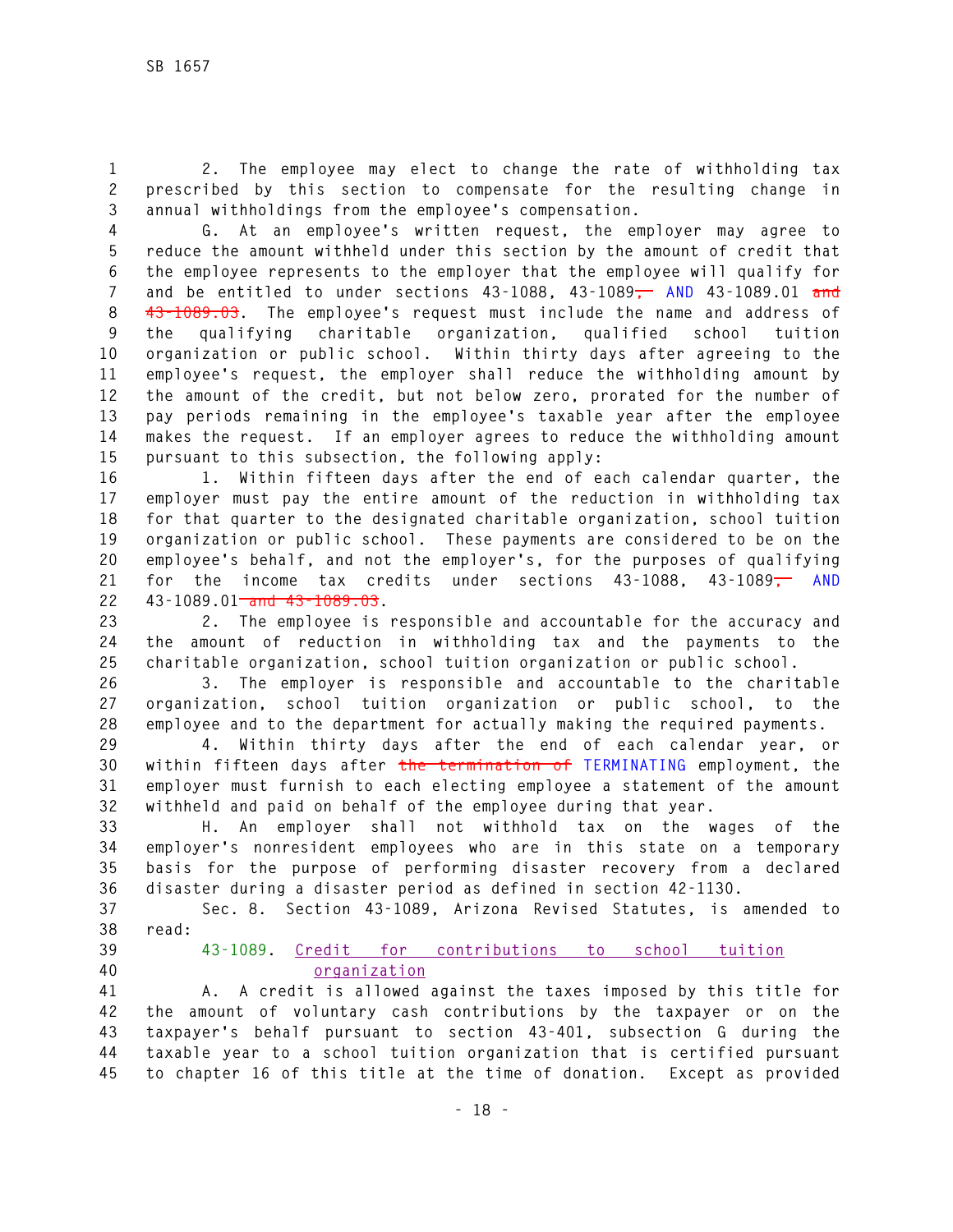**1 by subsection C of this section, the amount of the credit shall not 2 exceed:** 

**3 1. Five hundred dollars \$1,243 in any taxable year for a single 4 individual or a head of household.** 

**5 2. One thousand dollars \$2,483 in any taxable year for a married 6 couple filing a joint return.** 

**7 B. A husband and wife who file separate returns for a taxable year 8 in which they could have filed a joint return may each claim only one-half 9 of the tax credit that would have been allowed for a joint return.** 

**10 C. For each taxable year beginning on or after January 1 FROM AND 11 AFTER DECEMBER 31, 2022, the department shall adjust the dollar amounts 12 prescribed by subsection A, paragraphs 1 and 2 of this section according 13 to BY THE GREATER OF EITHER:** 

**14 1. The average annual change in the metropolitan Phoenix consumer 15 price index published by the United States DEPARTMENT OF LABOR, bureau of 16 labor statistics, except that the dollar amounts shall not be revised 17 downward below the amounts allowed in the prior taxable year. The revised 18 dollar amounts shall be raised to the nearest whole dollar.** 

**19 2. \$250 FOR THE DOLLAR AMOUNT PRESCRIBED BY SUBSECTION A, PARAGRAPH 20 1 OF THIS SECTION AND \$500 FOR THE DOLLAR AMOUNT PRESCRIBED BY SUBSECTION 21 A, PARAGRAPH 2 OF THIS SECTION.** 

**22 D. If the allowable tax credit exceeds the taxes otherwise due 23 under this title on the claimant's income, or if there are no taxes due 24 under this title, the taxpayer may carry the amount of the claim not used 25 to offset the taxes under this title forward for not more than five 26 consecutive taxable years' income tax liability.** 

**27 E. The credit allowed by this section is in lieu of any deduction 28 pursuant to section 170 of the internal revenue code and taken for state 29 tax purposes.** 

**30 F. The tax credit is not allowed if the taxpayer designates the 31 taxpayer's contribution to the school tuition organization for the direct 32 benefit of any dependent of the taxpayer or if the taxpayer designates a 33 student beneficiary as a condition of the taxpayer's contribution to the 34 school tuition organization. The tax credit is not allowed if the 35 taxpayer, with the intent to benefit the taxpayer's dependent, agrees with 36 one or more other taxpayers to designate each taxpayer's contribution to 37 the school tuition organization for the direct benefit of the other 38 taxpayer's dependent.** 

**39 G. For the purposes of this section, a contribution, for which a 40 credit is claimed, that is made on or before the fifteenth day of the 41 fourth month following the close of the taxable year may be applied to 42 either the current or preceding taxable year and is considered to have 43 been made on the last day of that taxable year.** 

**44 Sec. 9. Repeal**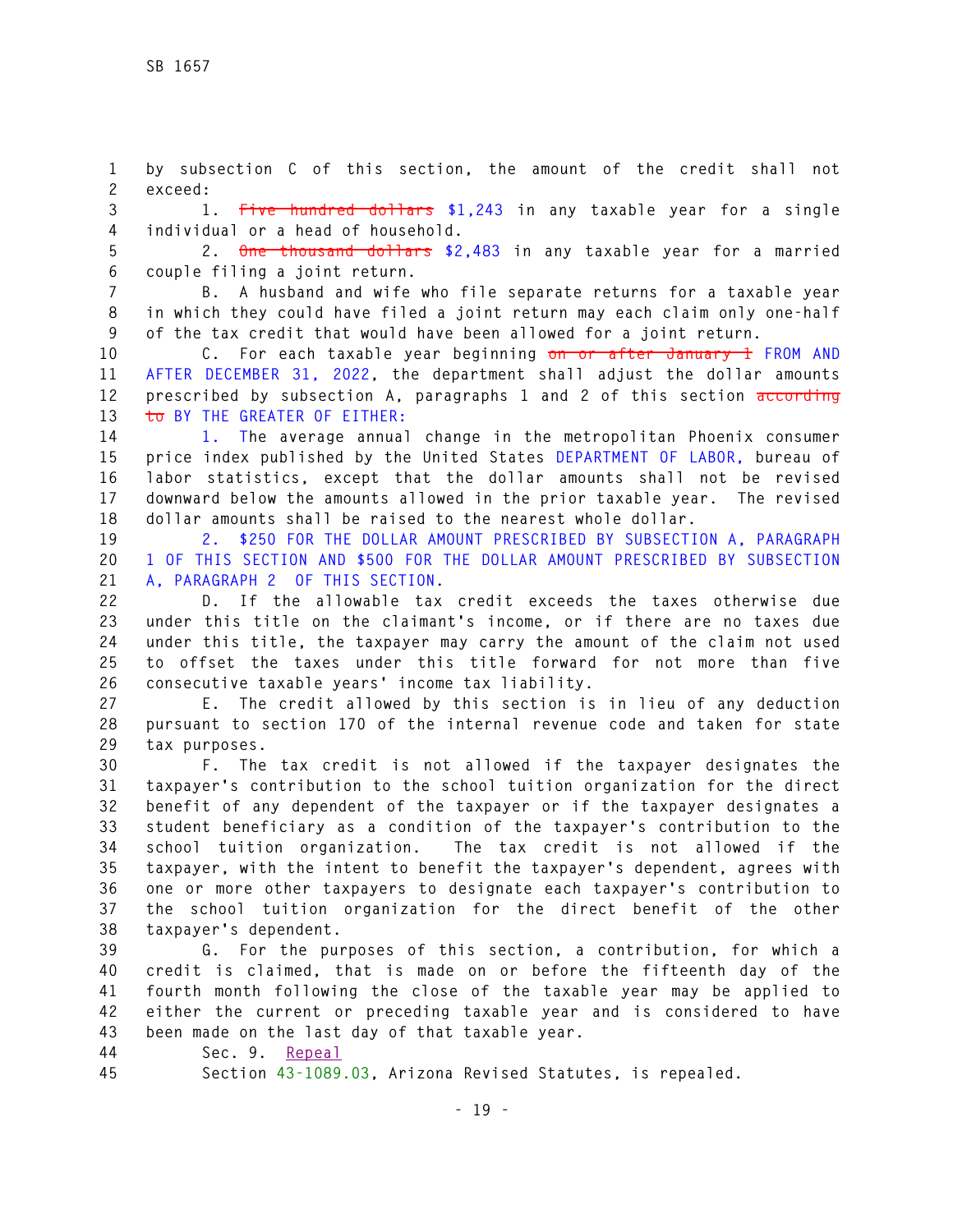**1 Sec. 10. Section 43-1184, Arizona Revised Statutes, is amended to 2 read: 3 43-1184. Credit for contributions to school tuition 4 organization; displaced students; students with 5 disabilities 6 A. Beginning from and after June 30, 2009, a credit is allowed 7 against the taxes imposed by this title for the amount of voluntary cash 8 contributions made by the taxpayer during the taxable year to a school 9 tuition organization that is certified pursuant to chapter 15 of this 10 title at the time of donation. 11 B. The amount of the credit is the total amount of the taxpayer's 12 contributions for the taxable year under subsection A of this section and 13 is preapproved by the department of revenue pursuant to subsection D of 14 this section. 15 C. The department of revenue: 16 1. Shall not allow tax credits under this section and section 17 20-224.07 that exceed in the aggregate a combined total of \$5,000,000 18 \$6,000,000 in any fiscal year through fiscal year 2020-2021 2021-2022 AND 19 \$10,000,000 IN FISCAL YEAR 2022-2023. Beginning in fiscal year 2021-2022, 20 the aggregate dollar amount of the tax credits allowed is \$6,000,000 in 21 any fiscal year. BEGINNING IN FISCAL YEAR 2023-2024 AND EACH FISCAL YEAR 22 THEREAFTER, THE AGGREGATE DOLLAR AMOUNT OF THE TAX CREDIT CAP FROM THE 23 PREVIOUS FISCAL YEAR SHALL BE INCREASED BY THE GREATER OF: 24 (a) THE PERCENTAGE OF THE ANNUAL INCREASE, IF ANY, IN THE 25 METROPOLITAN PHOENIX CONSUMER PRICE INDEX PUBLISHED BY THE UNITED STATES 26 DEPARTMENT OF LABOR, BUREAU OF LABOR STATISTICS. 27 (b) TWO PERCENT. 28 2. Shall preapprove tax credits under this section and section 29 20-224.07 subject to subsection D of this section. 30 3. Shall allow the tax credits under this section and section 31 20-224.07 on a first-come, first-served basis. 32 D. For the purposes of subsection C, paragraph 2 of this section, 33 before making a contribution to a school tuition organization, the 34 taxpayer under this title or title 20 must notify the school tuition 35 organization of the total amount of contributions that the taxpayer 36 intends to make to the school tuition organization. Before accepting the 37 contribution, the school tuition organization shall request preapproval 38 from the department of revenue for the taxpayer's intended contribution 39 amount. The department of revenue shall preapprove or deny the requested 40 amount within twenty days after receiving the request from the school 41 tuition organization. If the department of revenue preapproves the 42 request, the school tuition organization shall immediately notify the 43 taxpayer that the requested amount was preapproved by the department of 44 revenue. In order to receive a tax credit under this subsection, the 45 taxpayer shall make the contribution to the school tuition organization**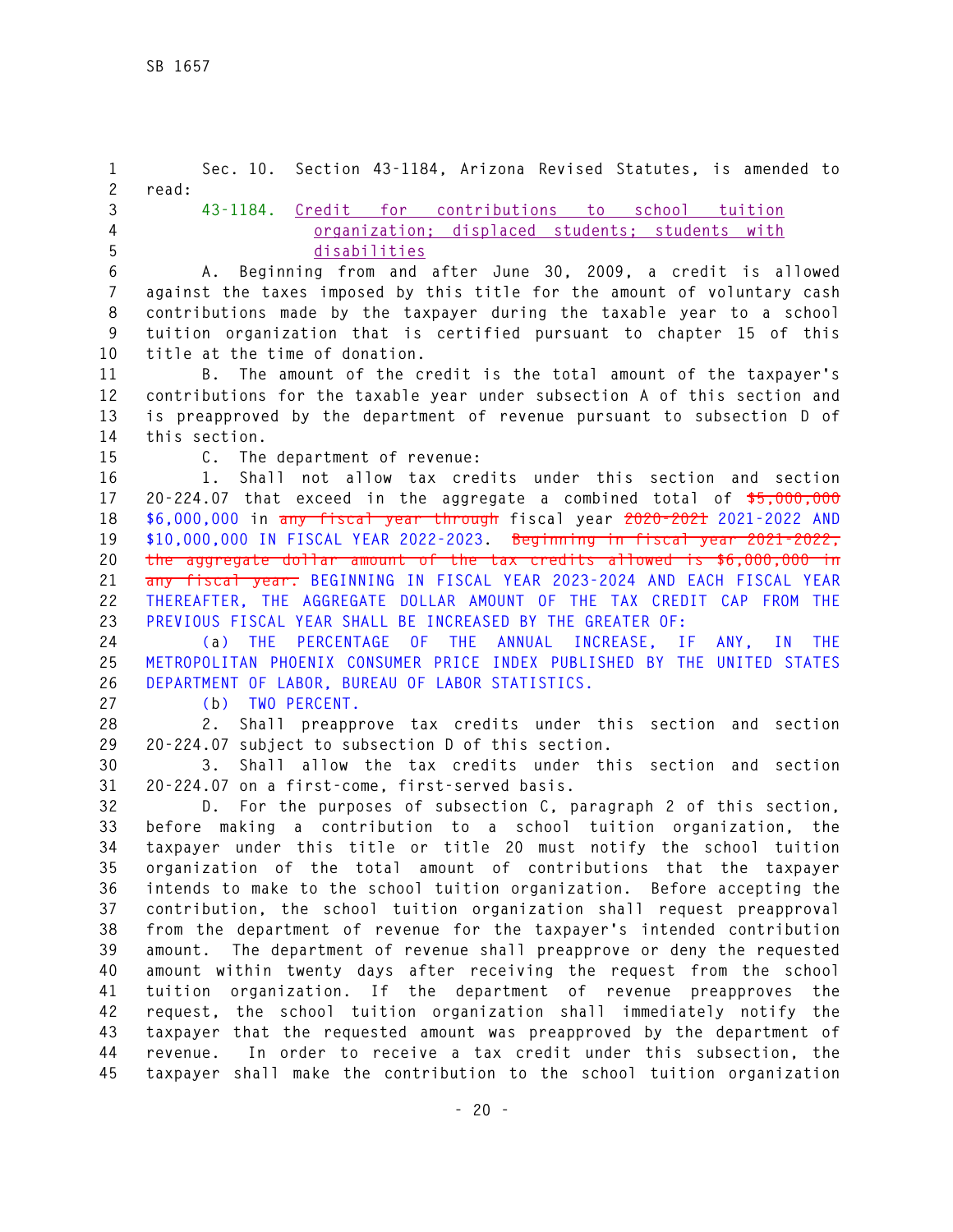**1 within twenty days after receiving notice from the school tuition 2 organization that the requested amount was preapproved. If the school 3 tuition organization does not receive the preapproved contribution from 4 the taxpayer within the required twenty days, the school tuition 5 organization shall immediately notify the department of revenue and the 6 department shall no longer include this preapproved contribution amount 7 when calculating the limit prescribed in subsection C, paragraph 1 of this 8 section.** 

**9 E. If the allowable tax credit exceeds the taxes otherwise due 10 under this title on the claimant's income, or if there are no taxes due 11 under this title, the taxpayer may carry the amount of the claim not used 12 to offset the taxes under this title forward for not more than five 13 consecutive taxable years' income tax liability.** 

**14 F. Co-owners of a business, including corporate partners in a 15 partnership and stockholders of an S corporation as defined in section 16 1361 of the internal revenue code, may each claim only the pro rata share 17 of the credit allowed under this section based on the ownership interest. 18 The total of the credits allowed all such owners may not exceed the amount 19 that would have been allowed a sole owner.** 

**20 G. The credit allowed by this section is in lieu of any deduction 21 pursuant to section 170 of the internal revenue code and taken for state 22 tax purposes.** 

**23 H. A taxpayer shall not claim a credit under this section and also 24 under section 43-1183 with respect to the same contribution.** 

**25 I. The tax credit is not allowed if the taxpayer designates the 26 taxpayer's contribution to the school tuition organization for the direct 27 benefit of any specific student.** 

**28 J. The department of revenue shall adopt rules necessary to 29 administer this section.** 

**30 Sec. 11. Section 43-1501, Arizona Revised Statutes, is amended to 31 read:** 

**32 43-1501. Definitions**

**33 In this chapter, unless the context otherwise requires:** 

**34 1. "Allocate" includes reserving money MONIES for an award of a 35 multiyear educational scholarship or tuition grant for a specific student.** 

**36 2. "Custodian" means a resident of this state who is a parent or an 37 authorized out-of-home care provider or, if none, the legal guardian of a 38 qualified student, as defined in section 43-1505.** 

**39 3. "Fiscal year" means the fiscal year of the THIS state as 40 prescribed in section 35-102.** 

**41 4. "Qualified school" means a preschool that offers services to 42 students with disabilities, nongovernmental primary school or secondary 43 school OR, FOR A PRESCHOOL STUDENT WITH A DISABILITY, A PRESCHOOL PROGRAM 44 that is located in this state, and that does not discriminate on the basis 45 of race, color, disability, familial status or national origin and that**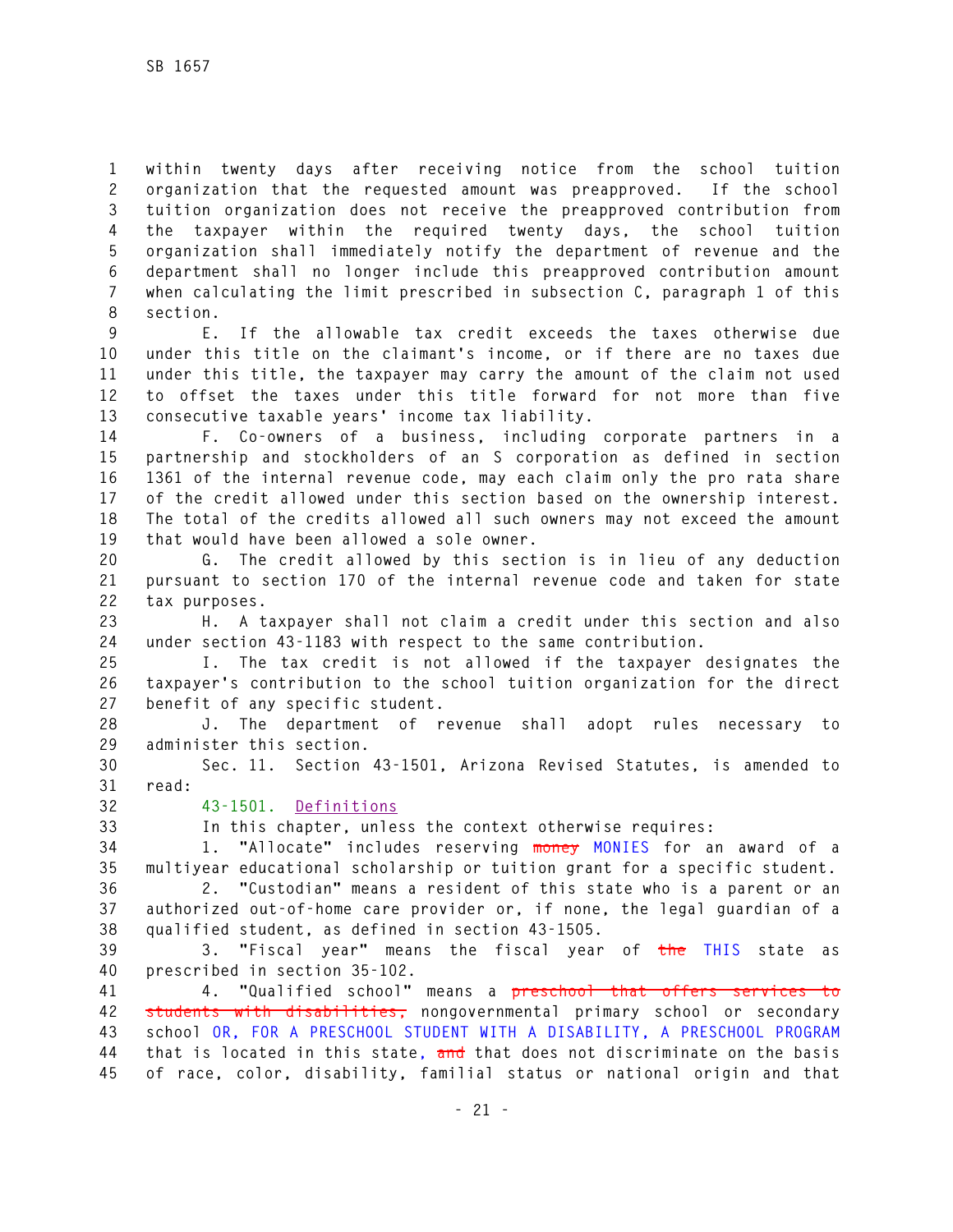**1 requires all teaching staff and personnel that have unsupervised contact 2 with students to be fingerprinted. Qualified school does not include a 3 charter school or programs operated by a charter school.** 

**4 Sec. 12. Section 43-1502, Arizona Revised Statutes, is amended to 5 read:** 

**6 43-1502. Certification as a school tuition organization**

**7 A. A nonprofit organization in this state that is exempt or that 8 has applied for exemption from federal taxation under section 501(c)(3) of 9 the internal revenue code may apply to the department of revenue for 10 certification as a school tuition organization, and the department shall 11 certify the school tuition organization if it meets the requirements 12 prescribed by this chapter. An organization must apply for certification 13 on a form prescribed and furnished on request by the department.** 

**14 B. The department shall:** 

**15 1. Maintain a public registry of currently certified school tuition 16 organizations.** 

**17 2. Make the registry available to the public on request.** 

**18 3. Post the registry on the department's official website.** 

**19 C. The department shall send notice by certified mail or by e-mail 20 EMAIL to a school tuition organization if the department determines that 21 the school tuition organization has engaged in any of the following 22 activities:** 

**23 1. Failed or refused to allocate at least ninety percent of annual 24 revenues from contributions made for the purposes of sections 20-224.06, 25 20-224.07, 43-1183 and 43-1184 for educational scholarships or tuition 26 grants.** 

**27 2. Failed or refused to file the annual reports required by section 28 43-1506.** 

**29 3. Limited the availability of scholarships to students of only one 30 school.** 

**31 4. Encouraged, facilitated or knowingly permitted ALLOWED taxpayers 32 to engage in actions prohibited by this article.** 

**33 5. Knowingly colluded with any other school tuition organization to 34 circumvent the limits of section 43-1504, subsection C.** 

**35 6. 5. Failed or refused to meet any of the requirements in section 36 43-1503, subsection B.** 

**37 7. 6. Failed or refused to comply with the audit or financial 38 review requirements of section 43-1507.** 

**39 D. A school tuition organization that receives notice from the 40 department pursuant to subsection C of this section has ninety days to 41 correct the violation identified by the department in the notice. If a 42 school tuition organization fails or refuses to comply after ninety days, 43 the department may remove the organization from the list of certified 44 school tuition organizations and shall make available to the public notice 45 of removal as soon as possible. An organization that is removed from the**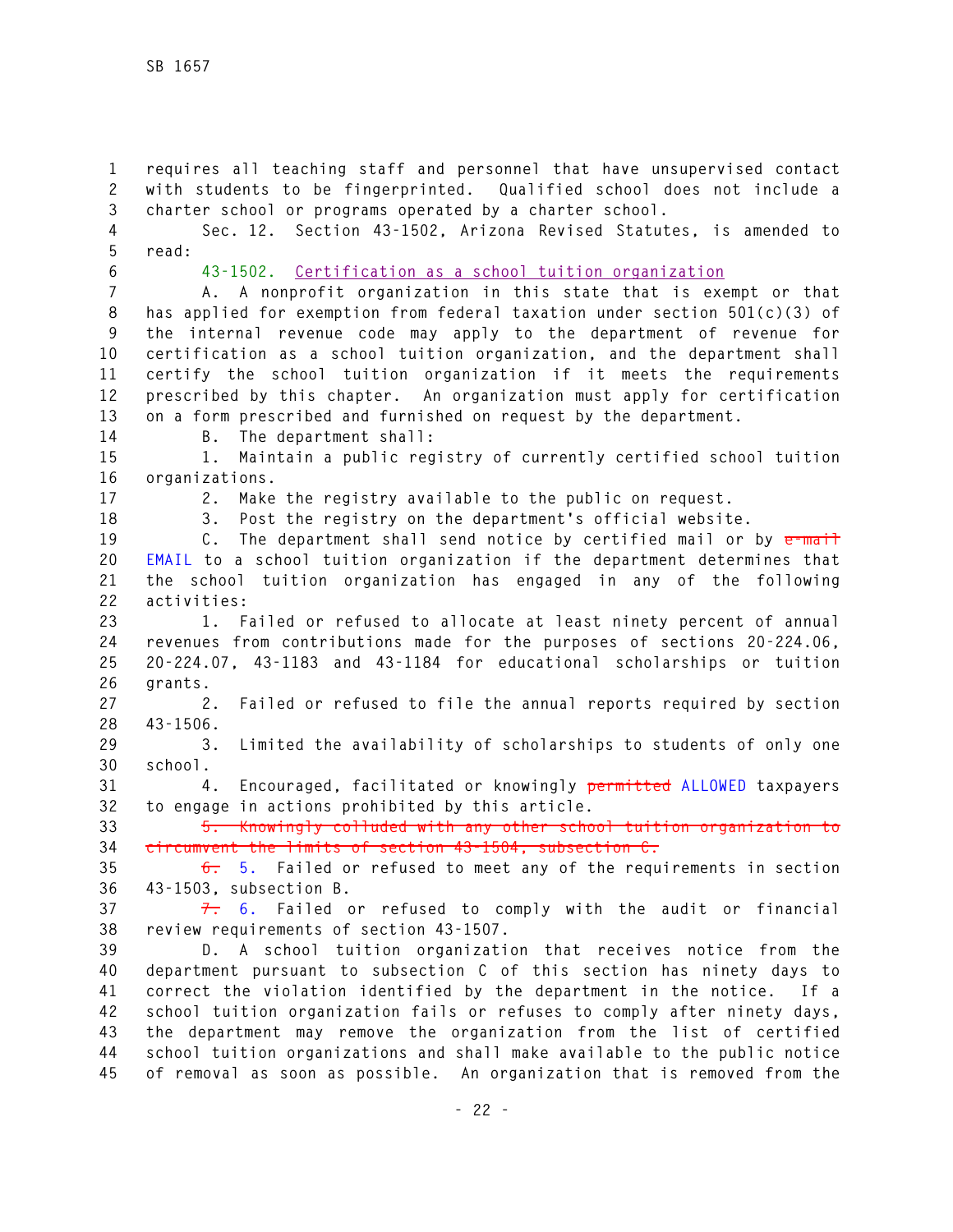**1 list of certified school tuition organizations must notify any taxpayer 2 who THAT attempts to make a contribution that the contribution is not 3 eligible for the tax credit and offer to refund all donations received 4 after the date of the notice of termination of certification.** 

**5 E. A school tuition organization may request an administrative 6 hearing on the revocation of its certification as provided by title 41, 7 chapter 6, article 10. Except as provided in section 41-1092.08, 8 subsection H, a decision of the department is subject to judicial review 9 pursuant to title 12, chapter 7, article 6.** 

**10 Sec. 13. Section 43-1503, Arizona Revised Statutes, is amended to 11 read:** 

**12 43-1503. Operational requirements for school tuition 13 organizations**

**14 A. A certified school tuition organization must be established to 15 receive contributions from taxpayers for the purposes of income tax 16 credits under sections 43-1183 and 43-1184 and insurance premium tax 17 credits under sections 20-224.06 and 20-224.07 and to pay educational 18 scholarships or tuition grants to allow students to attend any qualified 19 school of their parents' or custodians' choice.** 

**20 B. To be eligible for certification and retain certification, the 21 school tuition organization:** 

**22 1. Must allocate at least ninety percent of its annual revenue from 23 contributions made for the purposes of sections 20-224.06, 20-224.07, 24 43-1183 and 43-1184 for educational scholarships or tuition grants.** 

**25 2. Shall not limit the availability of educational scholarships or 26 tuition grants to only students of one school.** 

**27 3. Must allow the department of revenue to verify that the 28 educational scholarships and tuition grants that are issued are awarded to 29 students who attend a qualified school.** 

**30 4. Must not knowingly collude with any other school tuition 31 organization to circumvent the limits of section 43-1504, subsection C.** 

**32 5. 4. Must not award educational scholarships or tuition grants to 33 students who are simultaneously enrolled in a district school or charter 34 school and a qualified school.** 

**35 6. 5. Shall include on the organization's website, if one exists, 36 the percentage and total dollar amount of educational scholarships and 37 tuition grants awarded during the previous fiscal year to:** 

**38 (a) Students whose family income meets the economic eligibility 39 requirements established under the national school lunch and child 40 nutrition acts (42 United States Code sections 1751 through 1785 1793) for 41 free or reduced-price lunches.** 

**42 (b) Students whose family income exceeds the threshold prescribed 43 by subdivision (a) of this paragraph but does not exceed one hundred 44 eighty-five percent of the economic eligibility requirements established**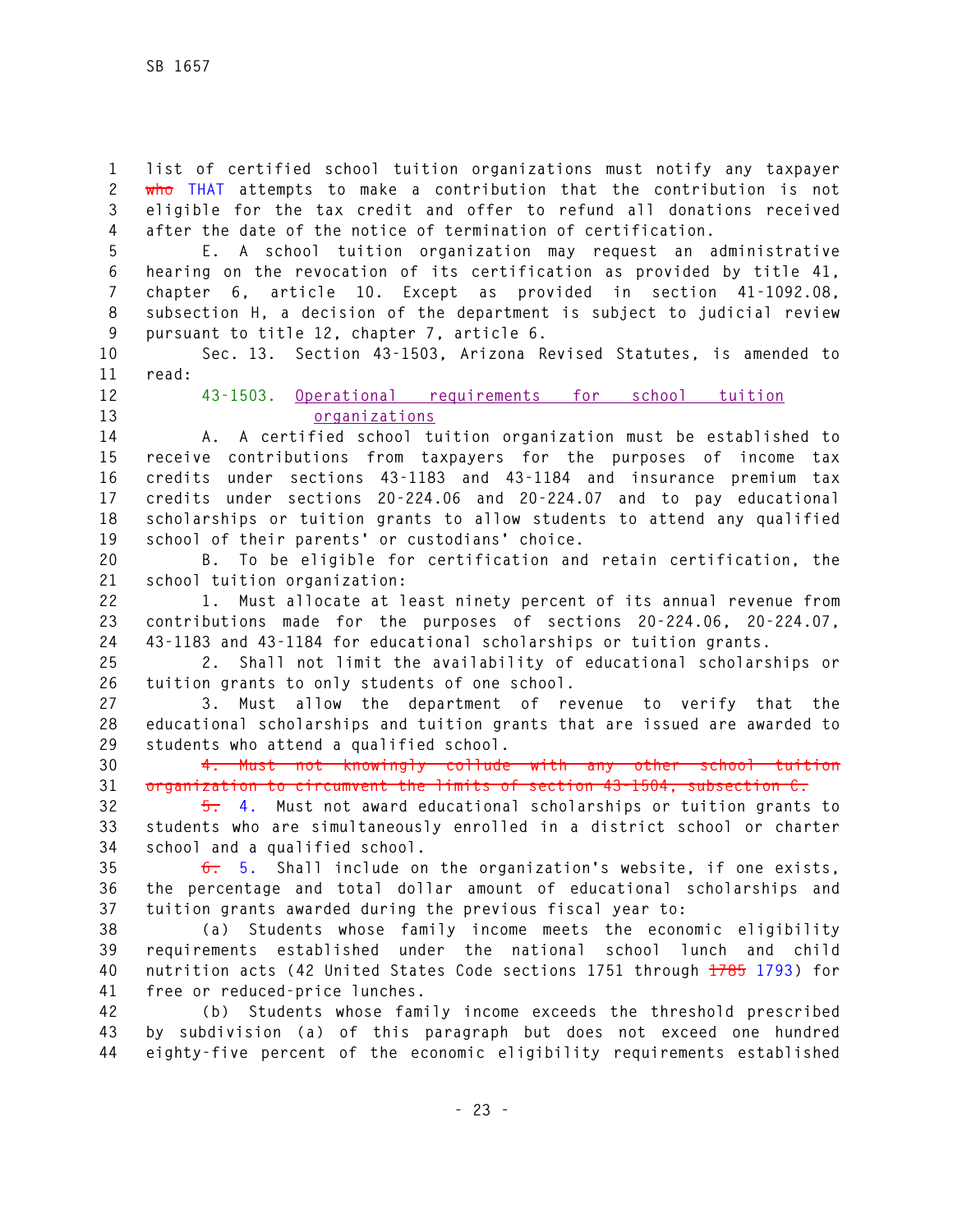**1 under the national school lunch and child nutrition acts (42 United States 2 Code sections 1751 through 1785 1793) for free or reduced-price lunches. 3 Sec. 14. Section 43-1504, Arizona Revised Statutes, is amended to 4 read:** 

- 
- 

## **5 43-1504. Special provisions; corporate donations for 6 low-income scholarships; rules**

**7 A. A school tuition organization that receives contributions from a 8 corporation for the purposes of section 20-224.06 or 43-1183 must use at 9 least ninety percent of those contributions to provide educational 10 scholarships or tuition grants only to children whose family income does 11 not exceed one hundred eighty-five percent of the income limit required to 12 qualify a child for reduced-price lunches under the national school lunch 13 and child nutrition acts (42 United States Code sections 1751 14 through 1793) and to whom any of the following applies:** 

**15 1. Attended a governmental primary or secondary school as a 16 full-time student as defined in section 15-901 or attended a preschool 17 program that offers services to students with disabilities at a 18 governmental school for at least ninety days of the prior fiscal year or 19 one full semester and transferred from a governmental school to a 20 qualified school.** 

**21 2. Enroll in a qualified school in a kindergarten program or, FOR A 22 PRESCHOOL STUDENT WITH A DISABILITY, a preschool program that offers 23 services to students with disabilities.** 

**24 3. Are the dependent of a member of the armed forces of the United 25 States who is stationed in this state pursuant to military orders.** 

**26 4. Are homeschooled before enrolling in a qualified school.** 

**27 5. Moved to this state from out of state before enrolling in a 28 qualified school.** 

**29 6. Participated in an Arizona empowerment scholarship account and 30 did not renew the account or accept the scholarship in order to accept a 31 scholarship or tuition grant under this section.** 

**32 7. Received an educational scholarship or tuition grant under 33 paragraph 1, 2, 3, 4, 5 or 6 of this subsection or chapter 16, article 1 34 of this title if the children continue to attend a qualified school in a 35 subsequent year.** 

**36 B. A child is eligible to receive an educational scholarship or 37 tuition grant under subsection A of this section if the child meets the 38 criteria to receive a reduced-price lunch but does not actually claim that 39 benefit.** 

**40 C. In 2021, a school tuition organization shall not issue an 41 educational scholarship or a tuition grant for the purposes of section 42 20-224.06 or 43-1183 in an amount that exceeds \$5,600 for students who are 43 in a kindergarten program, a preschool program that offers services to 44 students with disabilities or grades one through eight or \$7,500 for 45 students who are in grades nine through twelve. In each year after 2021,**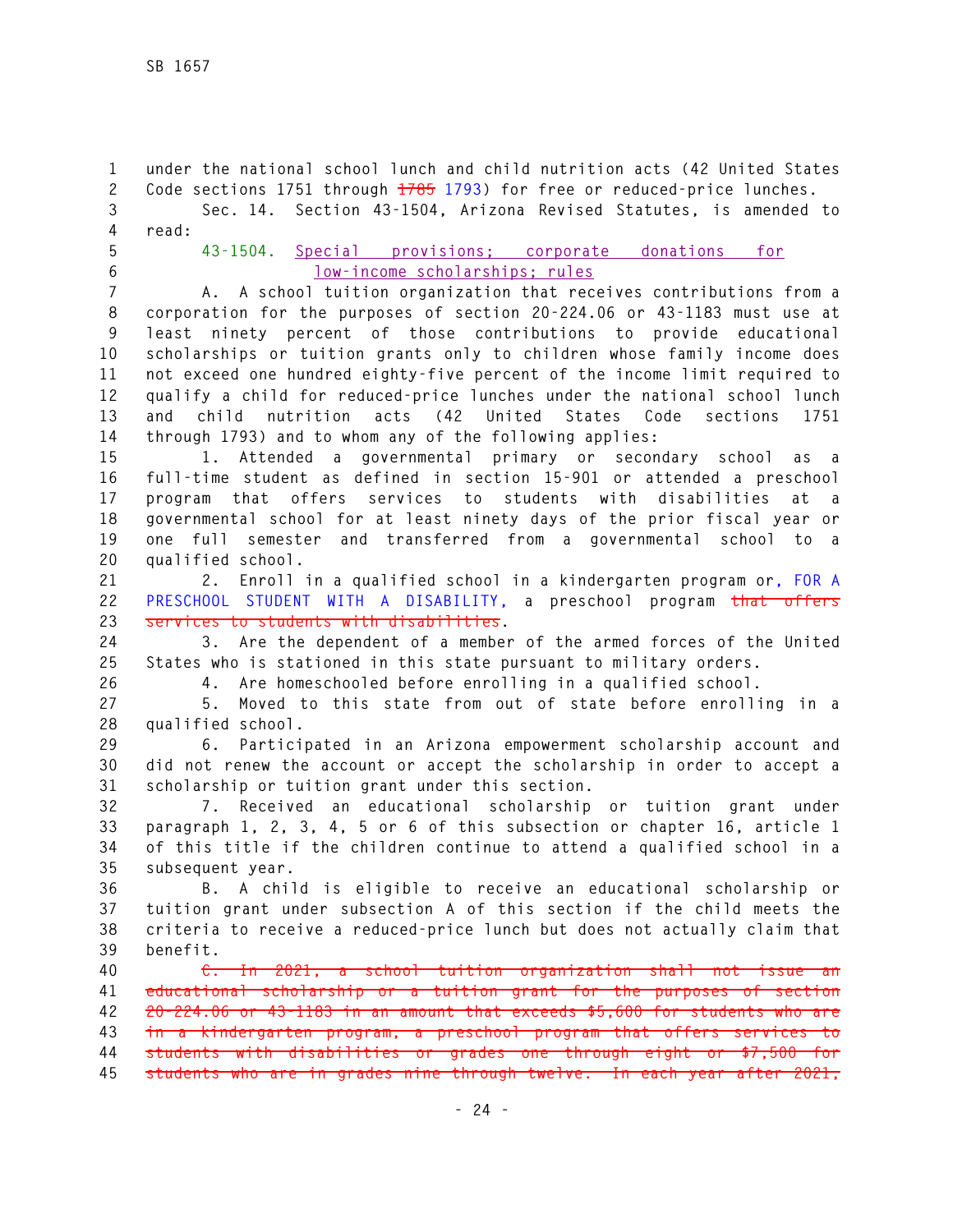#### **1 the limit amount for a scholarship or a grant under this subsection shall 2 be increased by \$200.**

**3 D. C. A school tuition organization shall require that student 4 beneficiaries use the educational scholarships or tuition grants on a 5 full-time basis. If a child leaves the school before completing an entire 6 school year, the school shall refund a prorated amount of the educational 7 scholarship or tuition grant to the school tuition organization that 8 issued the scholarship or grant. The school tuition organization shall 9 allocate any refunds it receives under this subsection for educational 10 scholarships or tuition grants.** 

**11 E. D. Students who receive an educational scholarship or tuition 12 grant under this section shall be allowed to attend any qualified school 13 of their parents' choice.** 

**14 F. E. The department of revenue, with the cooperation of the 15 department of insurance and financial institutions, shall adopt rules and 16 publish and prescribe forms and procedures necessary to administer this 17 section.** 

**18 Sec. 15. Section 43-1505, Arizona Revised Statutes, is amended to** 

- **19 read:**
- 
- 

## **20 43-1505. Special provisions; corporate donations for 21 displaced students and students with disabilities; 22 definitions**

**23 A. A school tuition organization that receives contributions for 24 the purposes of section 20-224.07 or 43-1184 must use at least ninety per 25 cent PERCENT of those contributions to provide educational scholarships or 26 tuition grants to qualified students.** 

**27 B. The amount of an educational scholarship or a tuition grant that 28 is issued by a school tuition organization under this section shall not 29 exceed the cost of tuition for the student to attend the qualified school 30 or ninety per cent PERCENT of the amount of state aid that otherwise would 31 be computed for the student as provided in title 15, chapter 9, article 5, 32 whichever is less. On request from a school tuition organization, the 33 department of education shall provide to the school tuition organization 34 in a timely manner the amount computed for the student under this 35 subsection that represents the ninety per cent PERCENT limitation 36 prescribed in this subsection.** 

**37 C. A school tuition organization shall require that student 38 beneficiaries use the educational scholarships or tuition grants on a 39 full-time basis. If a child leaves the school before completing an entire 40 school year, the school shall refund a prorated amount of the educational 41 scholarship or tuition grant to the school tuition organization that 42 issued the scholarship or grant. The school tuition organization shall 43 allocate any refunds it receives under this subsection for educational 44 scholarships or tuition grants.**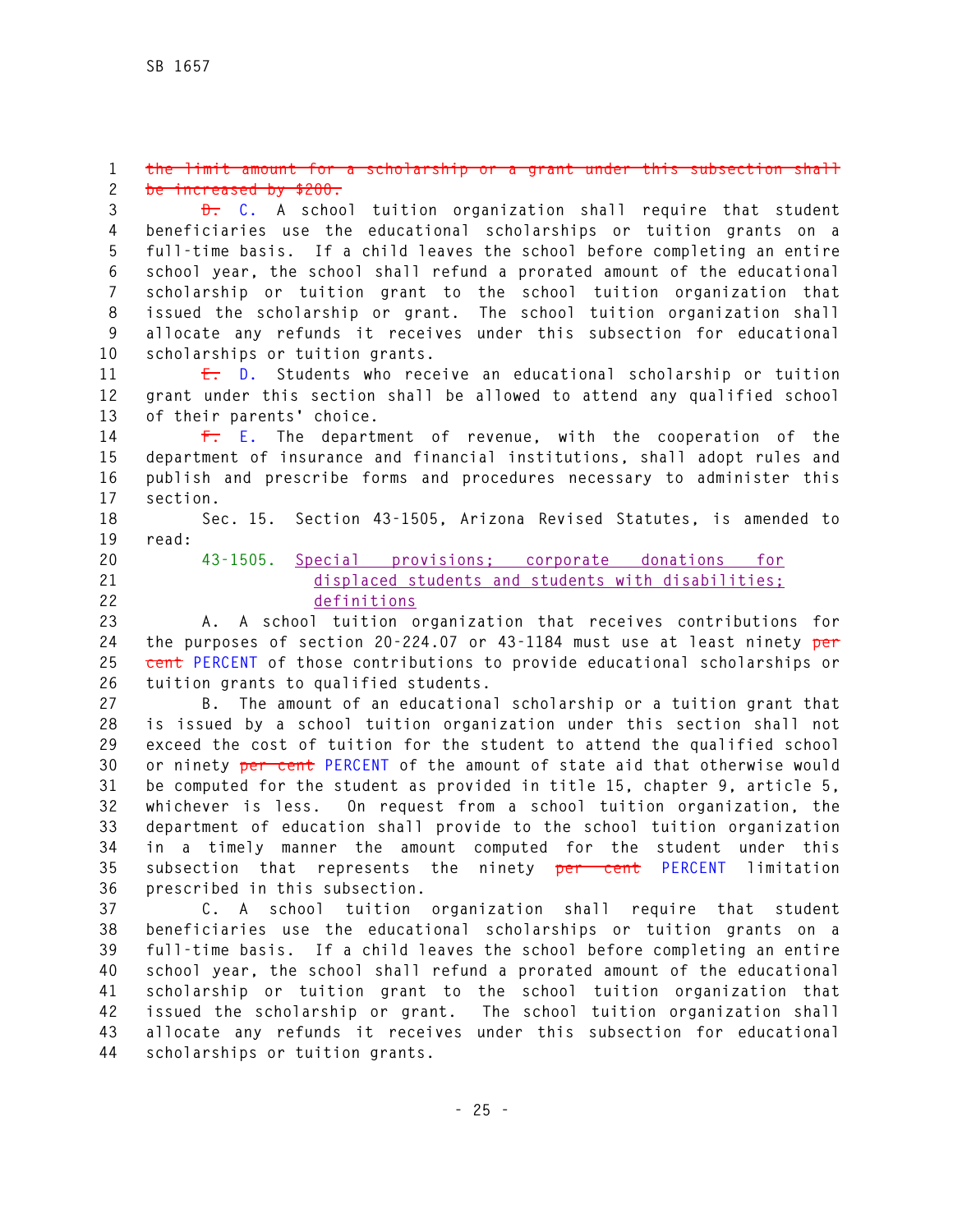**1 D. Qualified students who receive an educational scholarship or 2 tuition grant under this section shall be allowed to attend any qualified 3 school of their custodians' choice.** 

**4** E. For the purposes of this section:  $\frac{1}{10}$ 

**5 1. "QUALIFIED EXAMINER" MEANS A THIRD PARTY APPROVED BY THE COUNTY 6 SCHOOL SUPERINTENDENT PURSUANT TO SECTION 15-2403, SUBSECTION J OR ANY 7 LICENSED PHYSICIAN, PSYCHIATRIST OR PSYCHOLOGIST.** 

**8 2. "Qualified student" means a student, including a student who 9 previously qualified for an educational scholarship or tuition grant under 10 this section and continues to attend a qualified school, who has been 11 either:** 

**12 1. (a) Placed in foster care pursuant to title 8, chapter 4 at any 13 time before the student graduates from high school or obtains a general 14 equivalency diploma.** 

**15 2. (b) Identified as having a disability under section 504 of the 16 rehabilitation act (29 United States Code section 794) or identified at 17 any time by a school district as a child with a disability as defined in 18 section 15-761 or a child with a disability who is eligible to receive 19 services from a school district under section 15-763.** 

**20 (c) IDENTIFIED AS HAVING A DISABILITY BY A PUBLIC SCHOOL SYSTEM IN 21 ANOTHER STATE OR THROUGH AN INDEPENDENT EDUCATION EVALUATION BY A 22 QUALIFIED EXAMINER.** 

**23 Sec. 16. Section 43-1601, Arizona Revised Statutes, is amended to 24 read:** 

**25 43-1601. Definitions**

**26 In this chapter, unless the context otherwise requires:** 

**27 1. "Allocate" includes reserving money MONIES for an award of a 28 multiyear educational scholarship or tuition grant for a specific student.** 

**29 2. "Fiscal year" means the fiscal year of the THIS state as 30 prescribed in section 35-102.** 

**31 3. "Qualified school" means a preschool that offers services to 32 students with disabilities, nongovernmental primary school or secondary 33 school OR, FOR PRESCHOOL STUDENTS WITH A DISABILITY, A PRESCHOOL PROGRAM 34 that is located in this state, and that does not discriminate on the basis 35 of race, color, disability, familial status or national origin and that 36 requires all teaching staff and personnel that have unsupervised contact 37 with students to be fingerprinted. Qualified school does not include a 38 charter school or programs operated by a charter school.** 

**39 4. "Students with disabilities" means students who have any of the 40 following conditions:** 

- - **41 (a) A hearing impairment.**
	- **42 (b) A visual impairment.**
	- **43 (c) A developmental delay.**
	- **44 (d) A preschool severe delay.**
	- **45 (e) A speech/language impairment.**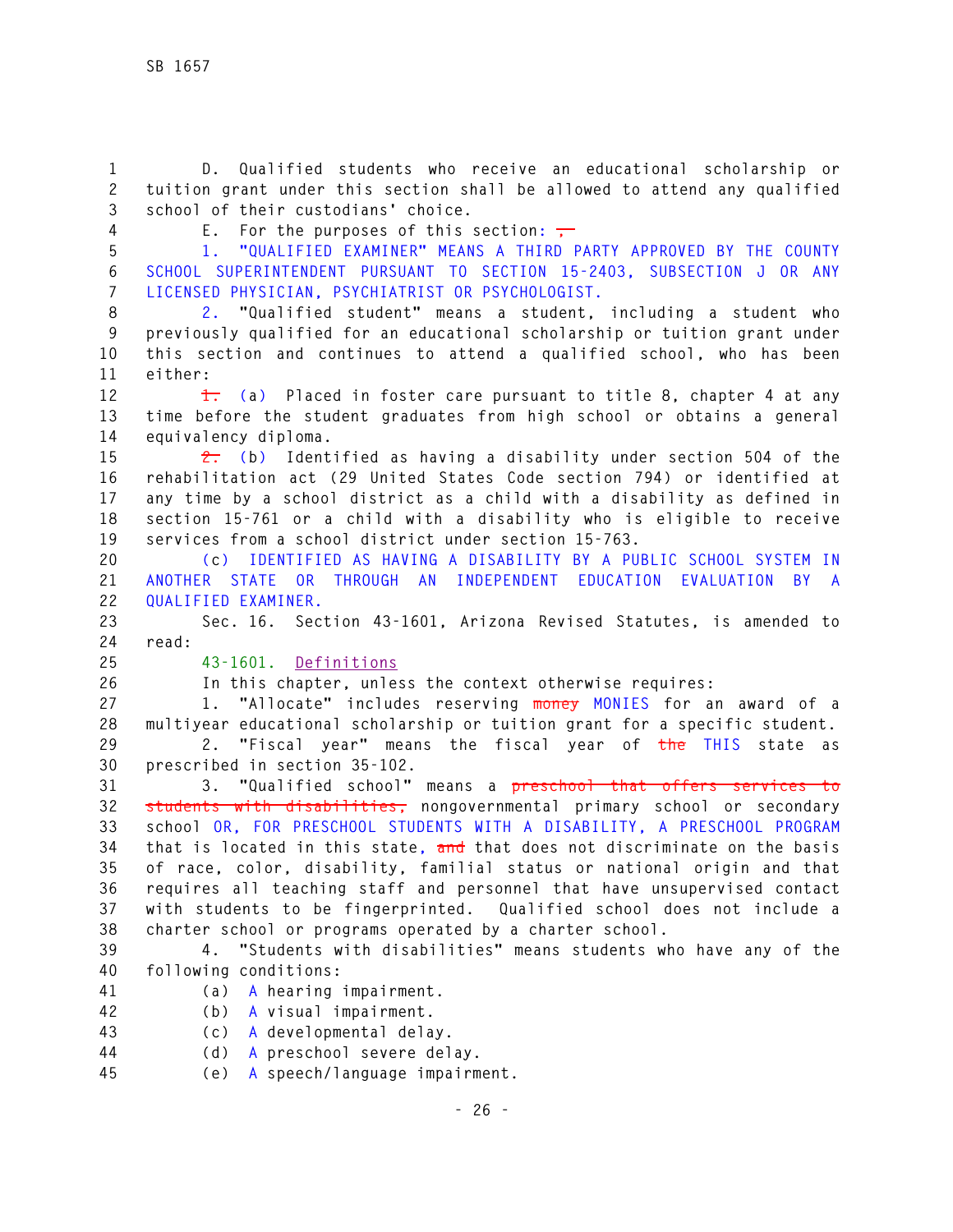**1 Sec. 17. Section 43-1602, Arizona Revised Statutes, is amended to 2 read: 3 43-1602. Certification; requirements; violations; hearing 4 A. A nonprofit organization in this state that is exempt or has 5 applied for exemption from federal taxation under section 501(c)(3) of the 6 internal revenue code may apply to the department of revenue for 7 certification as a school tuition organization, and the department shall 8 certify the school tuition organization if it meets the requirements 9 prescribed by this chapter. An organization must apply for certification 10 on a form prescribed and furnished on request by the department. 11 B. The department shall: 12 1. Maintain a public registry of currently certified school tuition 13 organizations. 14 2. Make the registry available to the public on request. 15 3. Post the registry on the department's official website. 16 C. The department shall send notice by certified mail or by e-mail 17 EMAIL to a school tuition organization if the department determines that 18 the school tuition organization has engaged in any of the following 19 activities: 20 1. Failed or refused to allocate at least ninety percent of annual 21 revenues from contributions made for the purposes of sections SECTION 22 43-1089 and 43-1089.03 for educational scholarships or tuition grants. 23 2. Failed or refused to file the annual reports required by section 24 43-1604. 25 3. Limited the availability of scholarships to students of only one 26 school. 27 4. Encouraged, facilitated or knowingly permitted ALLOWED taxpayers 28 to engage in actions prohibited by this article. 29 5. Awarded, restricted or reserved educational scholarships or 30 tuition grants for use by a particular student based solely on the 31 recommendation of the donor. 32 6. Failed or refused to meet any of the requirements in section 33 43-1603, subsection B. 34 7. Failed or refused to include the notice required in section 35 43-1603, subsection C. 36 8. Failed or refused to comply with the audit or financial review 37 requirements of section 43-1605. 38 D. A school tuition organization that receives notice from the 39 department pursuant to subsection C of this section has ninety days to 40 correct the violation identified by the department in the notice. If a 41 school tuition organization fails or refuses to comply after ninety days, 42 the department may remove the organization from the list of certified 43 school tuition organizations and shall make available to the public notice 44 of removal as soon as possible. An organization that is removed from the 45 list of certified school tuition organizations must notify any taxpayer**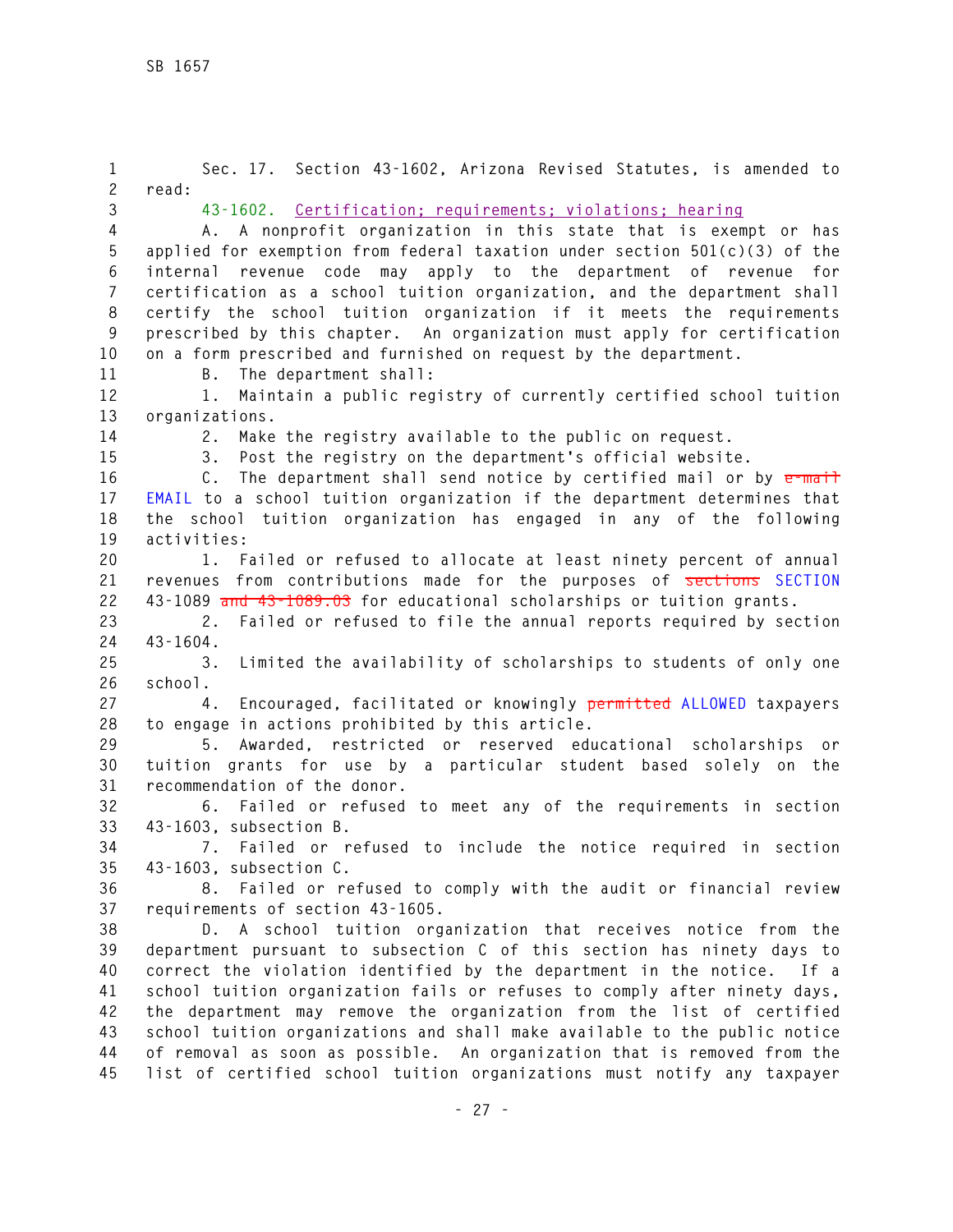**1 who attempts to make a contribution that the contribution is not eligible 2 for the tax credit and offer to refund all donations received after the 3 date of the notice of termination of certification.** 

**4 E. A school tuition organization may request an administrative 5 hearing on the revocation of its certification as provided by title 41, 6 chapter 6, article 10. Except as provided in section 41-1092.08, 7 subsection H, a decision of the department is subject to judicial review 8 pursuant to title 12, chapter 7, article 6.** 

**9 Sec. 18. Section 43-1603, Arizona Revised Statutes, is amended to 10 read:** 

## **11 43-1603. Operational requirements for school tuition 12 organizations; notice; qualified schools**

**13 A. A certified school tuition organization must be established to 14 receive contributions from taxpayers for the purposes of income tax 15 credits under sections SECTION 43-1089 and 43-1089.03 and to pay 16 educational scholarships or tuition grants to allow students to attend any 17 qualified school of their parents' choice.** 

**18 B. To be eligible for certification and retain certification, the 19 school tuition organization:** 

**20 1. Must allocate at least ninety percent of its annual revenue from 21 contributions made for the purposes of sections SECTION 43-1089 and 22 43-1089.03 for educational scholarships or tuition grants.** 

**23 2. Shall not limit the availability of educational scholarships or 24 tuition grants to only students of one school.** 

**25 3. May allow donors to recommend student beneficiaries, but shall 26 not award, designate or reserve scholarships solely on the basis of donor 27 recommendations.** 

**28 4. Shall not allow donors to designate student beneficiaries as a 29 condition of any contribution to the organization, or facilitate, 30 encourage or knowingly allow the exchange of beneficiary student 31 designations in violation of section 43-1089, subsection F, section 32 43-1089.03, subsection F and section 43-1089.04, subsection E.** 

**33 5. Shall include on the organization's website, if one exists, the 34 percentage and total dollar amount of educational scholarships and tuition 35 grants awarded during the previous fiscal year to:** 

**36 (a) Students whose family income meets the economic eligibility 37 requirements established under the national school lunch and child 38 nutrition acts (42 United States Code sections 1751 through 1793) for free 39 or reduced-price lunches.** 

**40 (b) Students whose family income exceeds the threshold prescribed 41 by subdivision (a) of this paragraph but does not exceed one hundred 42 eighty-five percent of the economic eligibility requirements established 43 under the national school lunch and child nutrition acts (42 United States 44 Code sections 1751 through 1793) for free or reduced-price lunches.**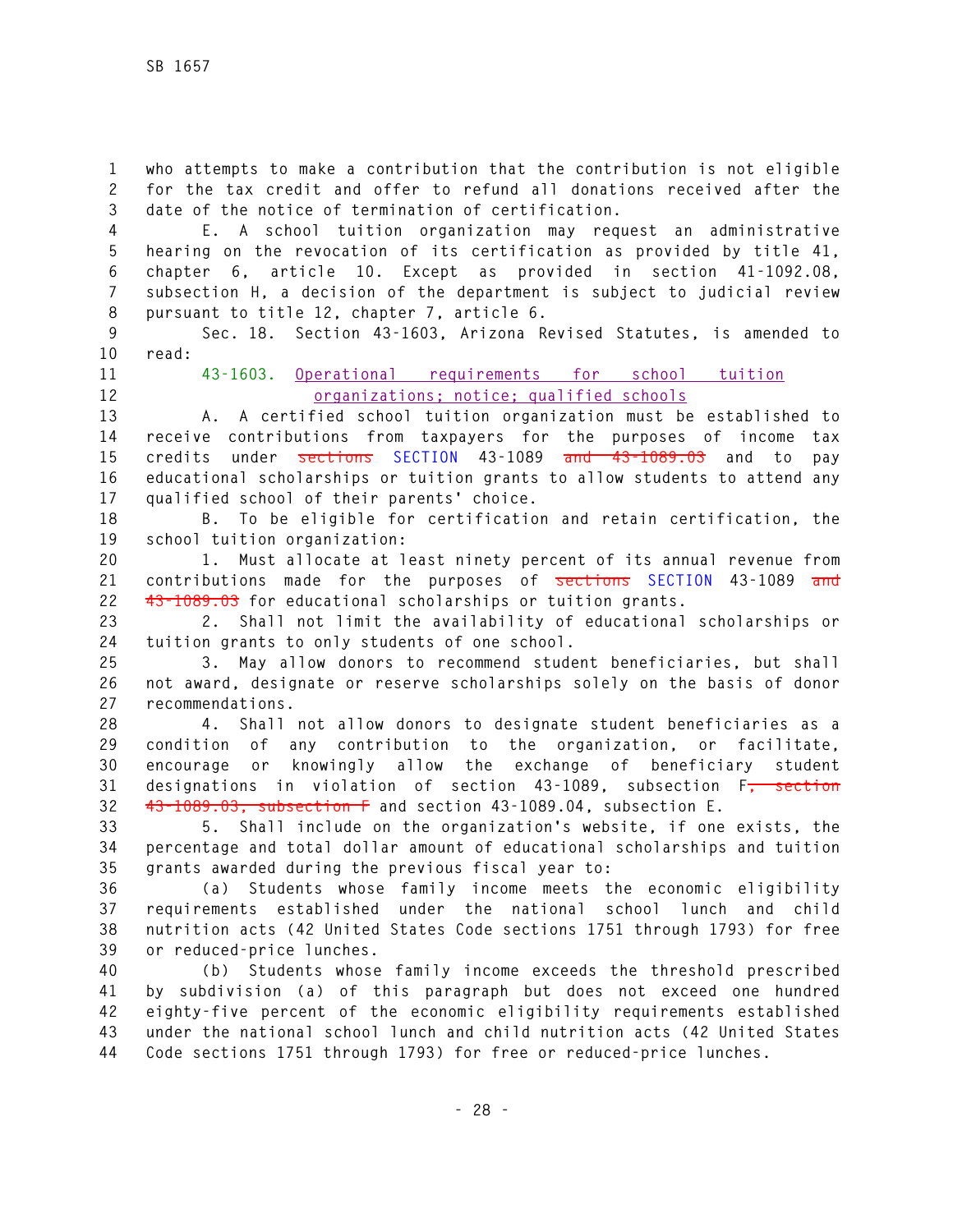**1 6. Must not award educational scholarships or tuition grants to 2 students who are simultaneously enrolled in a district school or charter 3 school and a qualified school. 4 C. A school tuition organization shall include the following notice 5 in any printed materials soliciting donations, in applications for 6 scholarships and on its website, if one exists: 7 Notice 8 A school tuition organization cannot award, restrict or reserve 9 scholarships solely on the basis of a donor's recommendation. 10 A taxpayer may not claim a tax credit if the taxpayer agrees to 11 swap donations with another taxpayer to benefit either taxpayer's own 12 dependent. 13 D. In evaluating applications and awarding, designating or 14 reserving scholarships, a school tuition organization: 15 1. Shall not award, designate or reserve a scholarship solely on 16 the recommendation of any person contributing money to the organization, 17 but may consider the recommendation among other factors. 18 2. Shall consider the financial need of applicants. 19 E. A taxpayer's contribution to a school tuition organization that 20 exceeds the amount of the credit allowed by section 43-1089 but does not 21 exceed the amount of the credit allowed by section 43-1089.03 is 22 considered a contribution pursuant to section 43-1089.03. A school 23 tuition organization must use at least ninety percent of contributions 24 made pursuant to section 43-1089.03 for educational scholarships or 25 tuition grants for students to whom any of the following applies: 26 1. Attended a governmental primary or secondary school as a 27 full-time student as defined in section 15-901 or attended a preschool 28 program that offers services to students with disabilities at a 29 governmental school for at least ninety days of the prior fiscal year and 30 transferred from a governmental school to a qualified school. 31 2. Enroll in a qualified school in a kindergarten program or a 32 preschool program that offers services to students with disabilities. 33 3. Are the dependent of a member of the armed forces of the United 34 States who is stationed in this state pursuant to military orders. 35 4. Are homeschooled before enrolling in a qualified school. 36 5. Moved to this state from out of state before enrolling in a 37 qualified school. 38 6. Participated in an Arizona empowerment scholarship account and 39 did not renew the account or accept the scholarship in order to accept a 40 scholarship or tuition grant under this section. 41 7. Received an educational scholarship or tuition grant under 42 paragraph 1, 2, 3, 4, 5 or 6 of this subsection or under chapter 15 of 43 this title if the student continues to attend a qualified school in a 44 subsequent year.**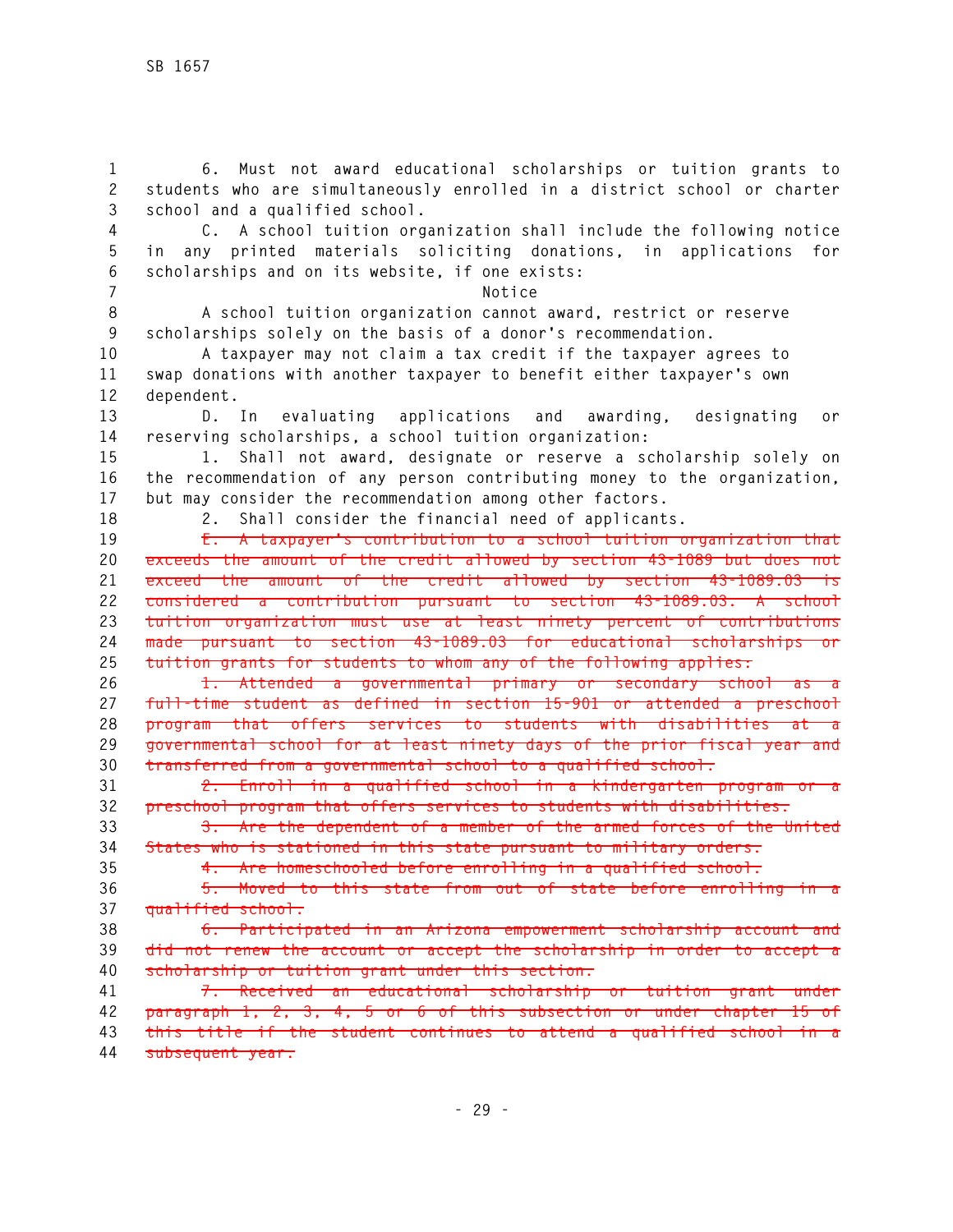**1 F. In awarding educational scholarships or tuition grants from 2 contributions made pursuant to section 43-1089.03, a school tuition 3 organization shall give priority to students and siblings of students on a 4 waiting list for scholarships if the school tuition organization maintains 5 a waiting list.** 

**6 G. E. If an individual educational scholarship or tuition grant 7 exceeds the school's tuition, the amount in excess shall be returned to 8 the school tuition organization that made the award or grant. The school 9 tuition organization may allocate the returned monies as a multiyear award 10 for that student and report the award pursuant to section 43-1604, 11 subsection A, paragraph 5, subdivision (b) or may allocate the returned 12 monies for educational scholarships or tuition grants for other students.** 

**13 Sec. 19. Section 43-1604, Arizona Revised Statutes, is amended to 14 read:** 

**15 43-1604. Annual report; posting**

**16 A. On or before September 30 of each year, each school tuition 17 organization shall report electronically to the department, in a form 18 prescribed by the department, the following information, separately 19 compiled and identified for the purposes of sections SECTION 43-1089 and 20 43-1089.03:** 

**21 1. The name, address and contact person of the school tuition 22 organization.** 

**23 2. The total number of contributions received during the previous 24 fiscal year.** 

**25 3. The total dollar amount of contributions received during the 26 previous fiscal year.** 

**27 4. The total number of children awarded educational scholarships or 28 tuition grants during the previous fiscal year.** 

**29 5. The total dollar amount of:** 

**30 (a) Educational scholarships and tuition grants distributed during 31 the previous fiscal year.** 

**32 (b) Money being held for identified students' scholarships and 33 tuition grants in future years.** 

**34 6. The cost of audits pursuant to section 43-1605 paid during the 35 fiscal year.** 

**36 7. The total dollar amount of educational scholarships and tuition 37 grants awarded during the previous fiscal year to:** 

**38 (a) Students whose family income meets the economic eligibility 39 requirements established under the national school lunch and child 40 nutrition acts (42 United States Code sections 1751 through 1793) for free 41 or reduced-price lunches.**

**42 (b) Students whose family income exceeds the threshold prescribed 43 by subdivision (a) of this paragraph but does not exceed one hundred 44 eighty-five percent of the economic eligibility requirements established**